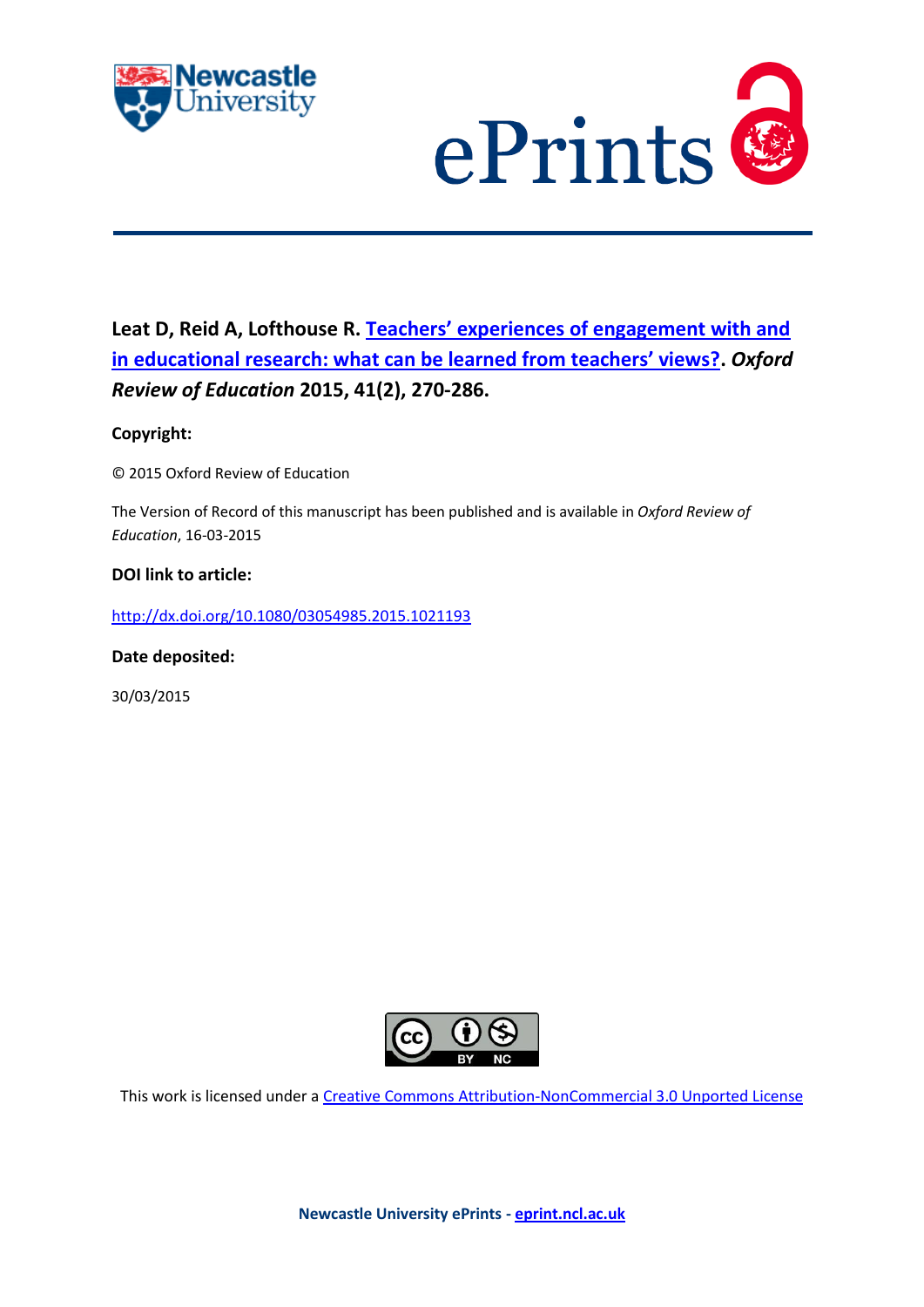| $\mathbf{1}$   | ETHICAL ISSUES AND POTENTIAL STAKEHOLDER PRIORITIES ASSOCIATED WITH THE APPLICATION                             |
|----------------|-----------------------------------------------------------------------------------------------------------------|
| $\overline{2}$ | OF GENOMIC TECHNOLOGIES APPLIED TO ANIMAL PRODUCTION SYSTEMS.                                                   |
| 3              |                                                                                                                 |
| 4              |                                                                                                                 |
| 5              |                                                                                                                 |
| 6              | David Coles <sup>12</sup> Lynn J. Frewer <sup>1*</sup> <sup>2</sup> and Ellen Goddard <sup>3</sup>              |
| 7              |                                                                                                                 |
| 8              | *Author to whom correspondence should be addressed.                                                             |
| 9              | <sup>1</sup> Food and Society Group, SAFRD, Newcastle University, Newcastle Upon Tyne, Newcastle NE1 7RU,       |
| 10             | UK. Email. Lynn.Frewer@newcastle.ac.uk.Telephone +44(0)1912088272.                                              |
| 11             | <sup>2</sup> Centre for Professional Ethics, UCLAN School of Health, Brook 317, Preston, PR1 2HE, UK.           |
| 12             | <sup>3</sup> Agricultural Marketing and Business, Faculty of Agricultural, Life and Environmental Sciences, 515 |
| 13             | General Services Building, University of Alberta, Edmonton, Alberta, T6G 2H1, Canada.                           |
| 14             |                                                                                                                 |
| 15             |                                                                                                                 |
| 16             |                                                                                                                 |
| 17             |                                                                                                                 |
| 18             |                                                                                                                 |
| 19             | <b>ABSTRACT</b>                                                                                                 |
| 20             |                                                                                                                 |
| 21             | This study considered the range of ethical issues and potential stakeholder priorities associated with          |
| 22             | the application of genomic technologies applied to animal production systems, in particular those               |
| 23             | which utilised genomic technologies in accelerated breeding rather than the application of genetic              |
| 24             | modification. A literature review was used to inform the development of an ethical matrix, which                |
| 25             | was used to scope the potential perspectives of different agents regarding the acceptability of                 |
| 26             | genomic technologies, as opposed to genetic modification (GM) techniques applied to animal                      |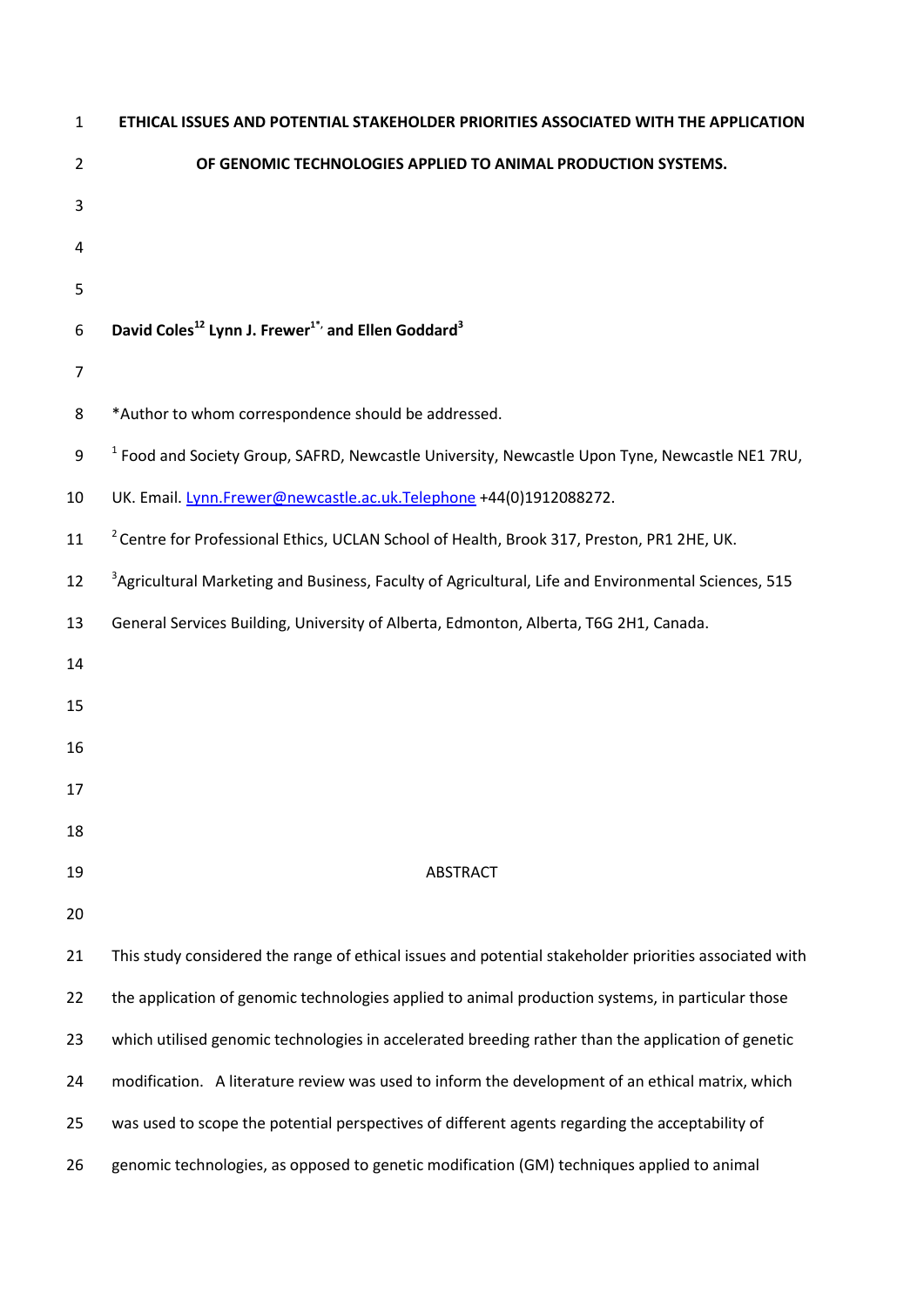production systems. There are very few studies carried out on stakeholder (including consumer) attitudes regarding the application of genomics to animal production in the human food chain and it may be that this technology is perceived as no more than an extension of traditional breeding techniques. While this is an area which needs more research, it would appear from this study that genomics, because it avoids many of the disadvantages and consumer perceptions associated with GM, is likely to prove a more publicly acceptable route than is GM for the development of healthier and more productive animals. However, stakeholders also need to have an approach to the moral status of the animals involved that finds credibility and acceptability with civil society. *Keywords .* Genomic technology; Genetic modification; Animal production; Ethical matrix; Stakeholder; *Running Head***.** Ethics, animal production systems and genomic technologies *Acknowledgments***,** This research was supported by grants from Genome Alberta (grant number SFR

3374) "Application of genomics to improving swine health and welfare" and (grant number SFR2374)

"Whole genome selection though genome imputation of beef cattle".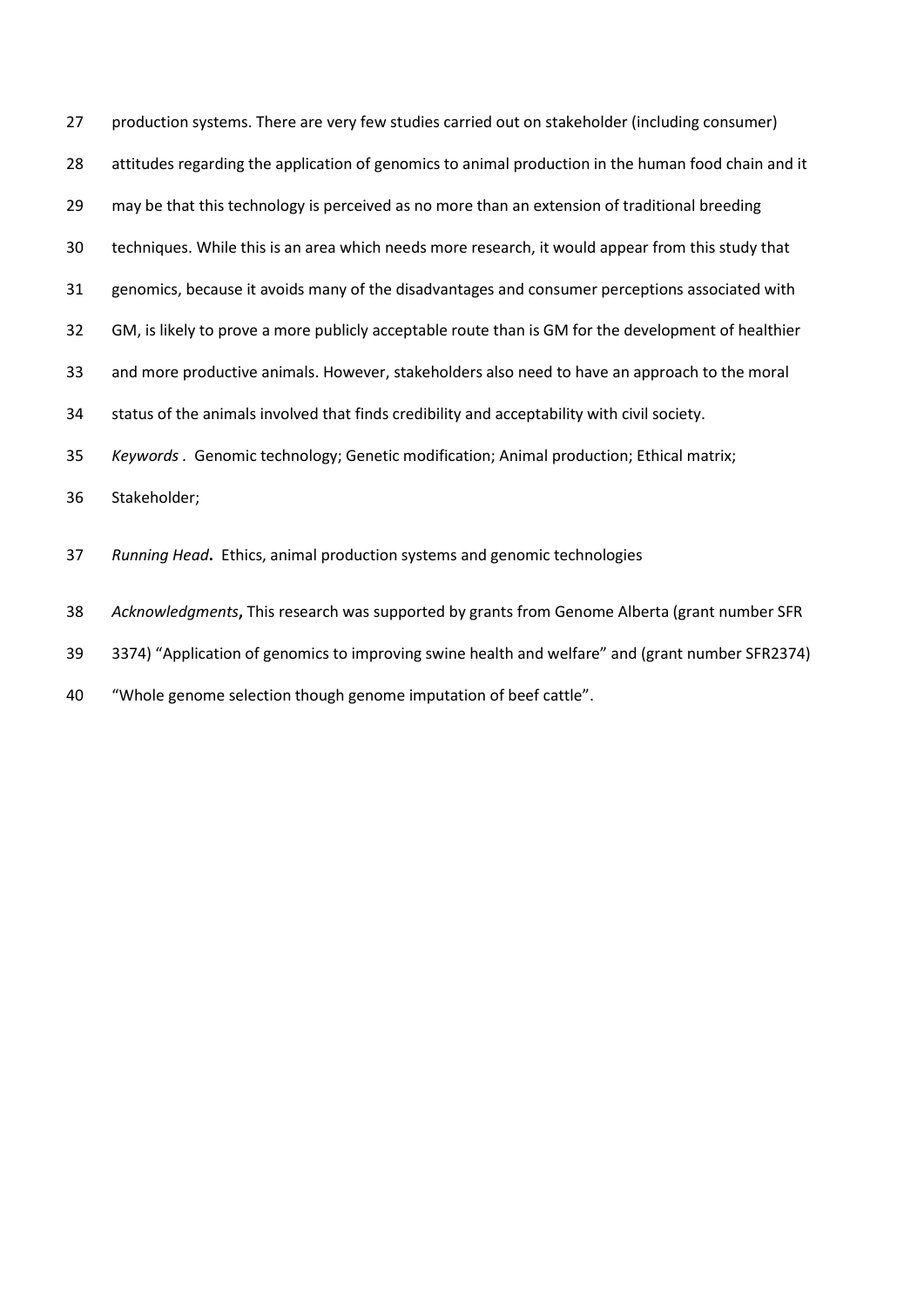INTRODUCTION

 The demand for animal derived protein is increasing, driven by continued global population growth, and rising incomes and urbanisation in developing and emerging economies (Boland et al, 2013). At the same time, increasing levels of animal protein continued to be consumed in developed countries (Daniel, 2011). Increased demand raises questions about increased concern about production animal welfare standards associated with increasingly intensive animal production systems being introduced to meet societal requirements (Fraser, 2008). It has been argued that improved breeding technologies are required to deliver improved efficiencies in animal production systems, while at the same time ensuring optimal standards of animal welfare and environmental protection are maintained. In this context, animal welfare may be *difficult* to assess (Blokhuis *et al.*, 2003; Botreau *et a.l*, 2007), but *should* be taken into account when applying novel technologies to animal production systems. There has been considerable scientific and economic investment in developing scientific approaches to improved production animals (Mora et al, 2012), which may also deliver enhanced animal welfare through improved animal health (Rothschild and Plastow, 2007). Within this context, societal debate about *if*, and *how*, genomic technologies should be applied to animal production systems remains an area of (potentially controversial) discussion (e.g. see Fiester 2008).

 Not least among the arguments presented in relation to the application of genomic technologies are those related to ethical issues, which may apply to consideration of the negative or positive impacts of genomic technologies on animal welfare (Pascalev 2006; Palmer 2012), economic factors such as impacts on the livelihoods of primary producers who adopt or do not adopt genomics utilised in animal breeding (Menozzi et al, 2012), or societal concerns about risks to human or animal health, the environment, or consumer choice regarding the products of such technologies (e.g. see *inter alia* Kaiser, 2005; Frewer *et al*., 2013a). In addition, the use of genomic technologies for agricultural purposes is potentially less cost effective than for medical applications (e.g., Laible &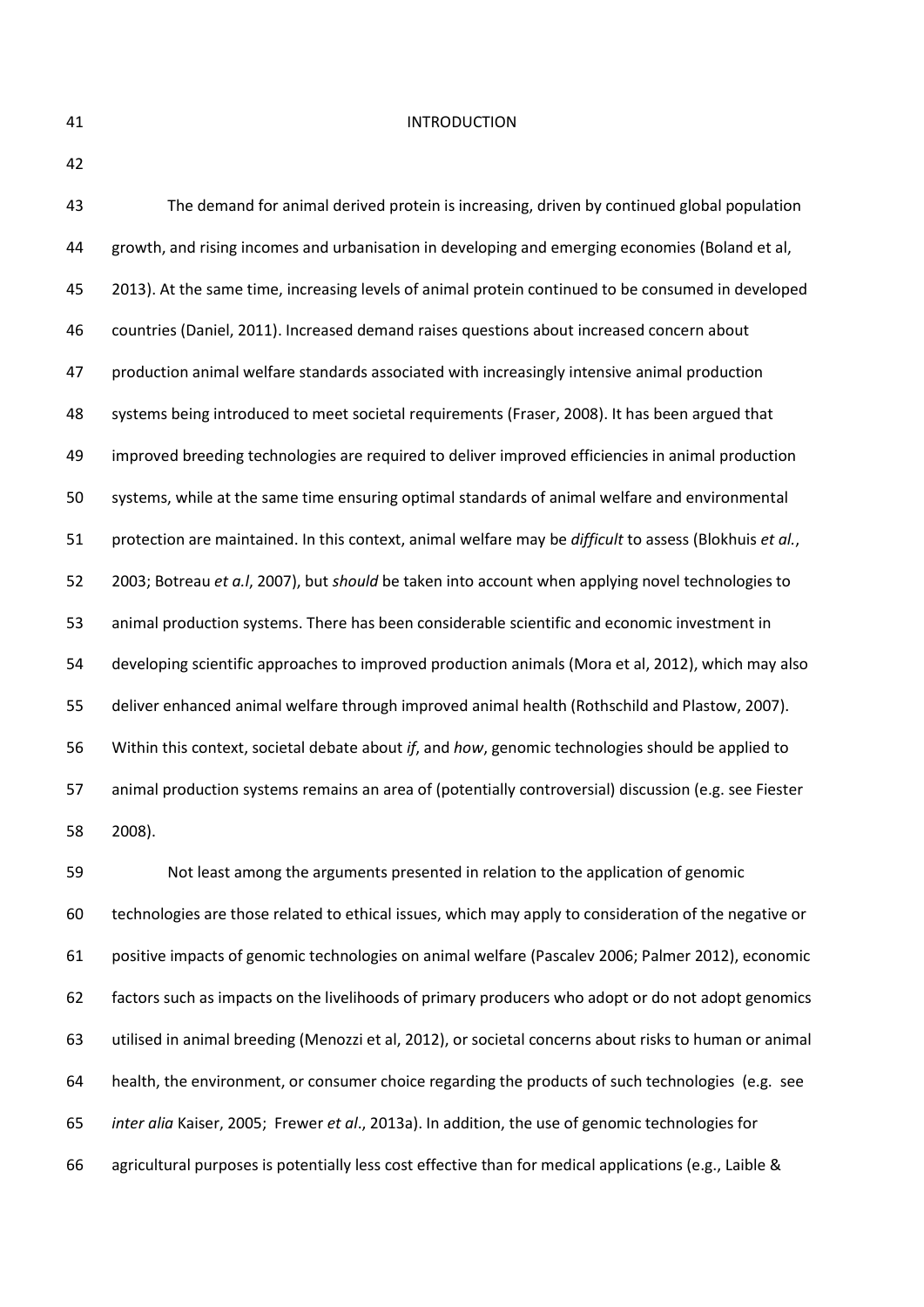Alonso‐González 2009), such that scientific and infrastructure investment may not deliver increased efficiencies in the supply chain proportionate to increased food security, or profitability for producers. From this, two issues of relevance to ethical debate can be identified. The first relates to whether investment in animal genomic technologies will deliver advantages to society, (including in terms of the welfare of the animals themselves), proportionate to the investment of resources, and production costs. The second relates to whether resource investment in genomic technologies in animal production systems at the expense of investment in other technological innovations will reduce future flexibilities in animal husbandry systems.

 Within this context, it should be recognised that not all genomic technologies applied to animal production systems are associated with the same ethical implications for producers and other stakeholders, including consumers. While the ethical implications of *Genetic Modification* (GM) applied to animal production have been considered extensively (e.g. see, *inter alia*, Lassen et al, 2006; Verhoog, 2003), genomic technologies which do not involve genetic transfers from one organism to another (see Rothschild and Plastow, 2007), have less frequently been considered. Many genomic technologies do not involve GM, but map rapidly and accurately the genome of 82 production animals, which may be applied to improve production efficiency or animal welfare through selective breeding (e.g. Van Tassel *et al*., 2008; Womack, 2005). Examples include marker-84 assisted selection to develop production animals which deliver improved meat quality (Rothschild 85 2004; Gao et al, 2007), and single nucleotide polymorphism (SNP) associations to assess traits such as behaviour, disease resistance, and structural and environmental adaptivity, which may identify genetic causes for differences related to behaviour and stress. This may, in turn, facilitate the breeding of healthier, more adaptable animals and promote animal welfare (Rothschild and Plastow, 2007). Improved feed efficiencies developed through genomic research may also reduce production costs (Kim et al, 2000). Ethical concerns may vary between different stakeholder groups, including primary producers, representatives of the food industry, non-governmental organisations (NGOs) with interests in environmental protection, consumer and animal welfare and health, as well as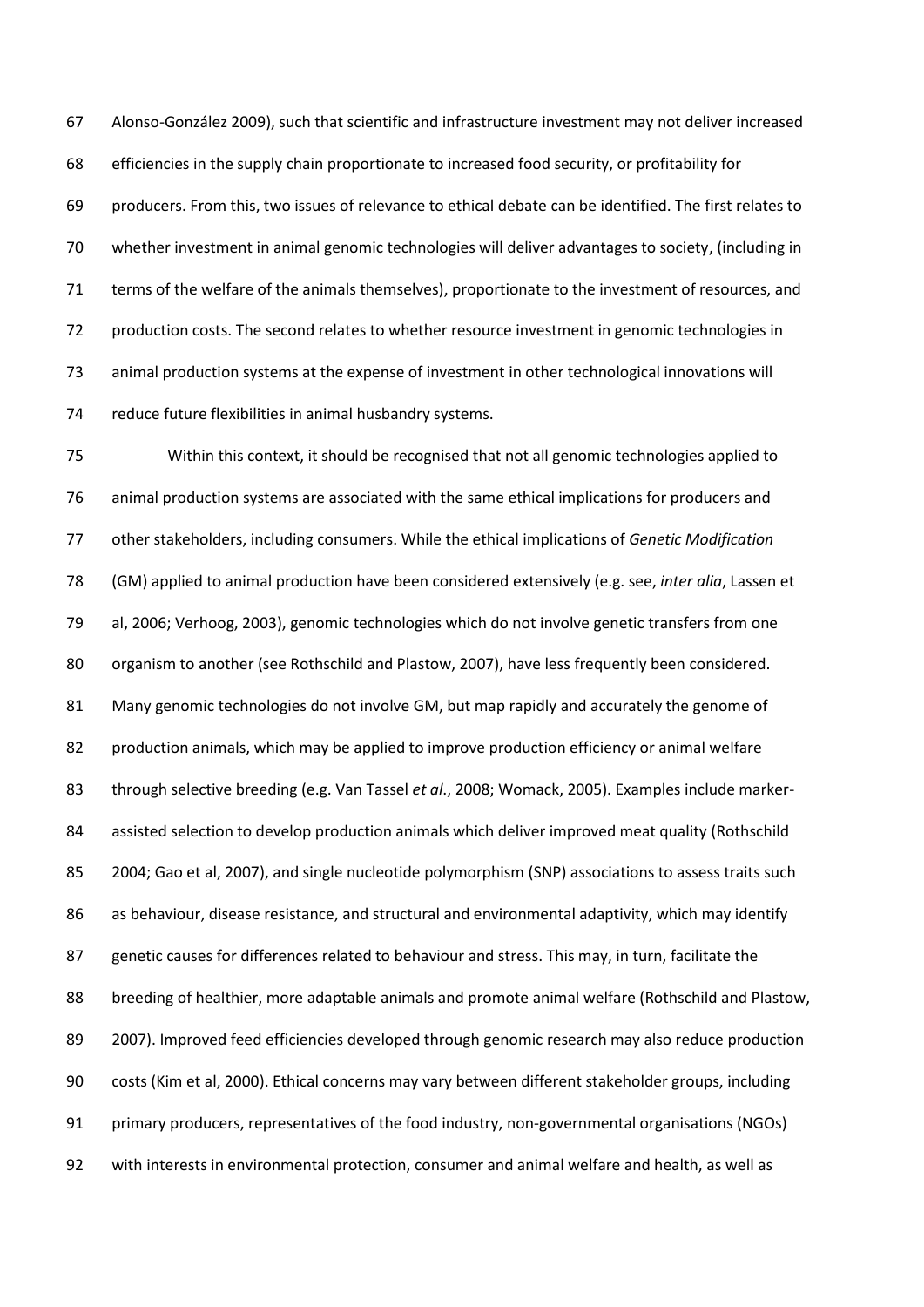consumers (see, *inter alia*, Bremer et al, 2013; Marris, 2001; Kaiser et al, 2007). It is the opinions and priorities of these stakeholders which will shape the success or otherwise of the implementation and commercialisation trajectories of genomic technologies applied to animal production systems applied within the agricultural and food sectors.

 The aim of the current paper is to develop an analysis of the ethical positions of different stakeholders regarding the application of genomic technologies to animal production systems. To this end, GM, which has been identified as potentially one of the most controversial of genomic technologies applied within the animal production sector (McNaughten, 2004; Chapotin and Wolt, 2007; Frewer *et al*., 2013b), will be compared with genomic technologies which do not involve genetic modification

### *Ethical issues and regulation*

 The literature suggests that societal responses to non-food applications of GM animals (for example, in relation to pharmaceutical production or as human or animal disease models) raise few societal objections assuming *animal welfare standards and safety assessments are adequate and addressed in regulatory procedures*; the latter is a *de minimis* requirement for societal acceptance of food-related applications od GM technologies to animals, although the purposes of the genetic manipulation, in particular in relation to specific benefits and beneficiaries, appear to be the decisive factor in determining consumer acceptance (Frewer et al, 2013b). While the ethical concerns of stakeholders (e.g. , members of policy communities, industry representatives and environmental and consumer groups) have been examined in this context (e.g. see Mepham 2000; Kaiser et al, 2007; Novoselova et al, 2007), less is known about the opinions of such key stakeholders and end-users regarding genomic technologies which *do not* involve genetic modification. Understanding such concerns is important from the perspective of optimising ethical standards and animal welfare issues in animal production systems, and ensuring their economic viability, which in 118 turn will affect all actors in the supply chain.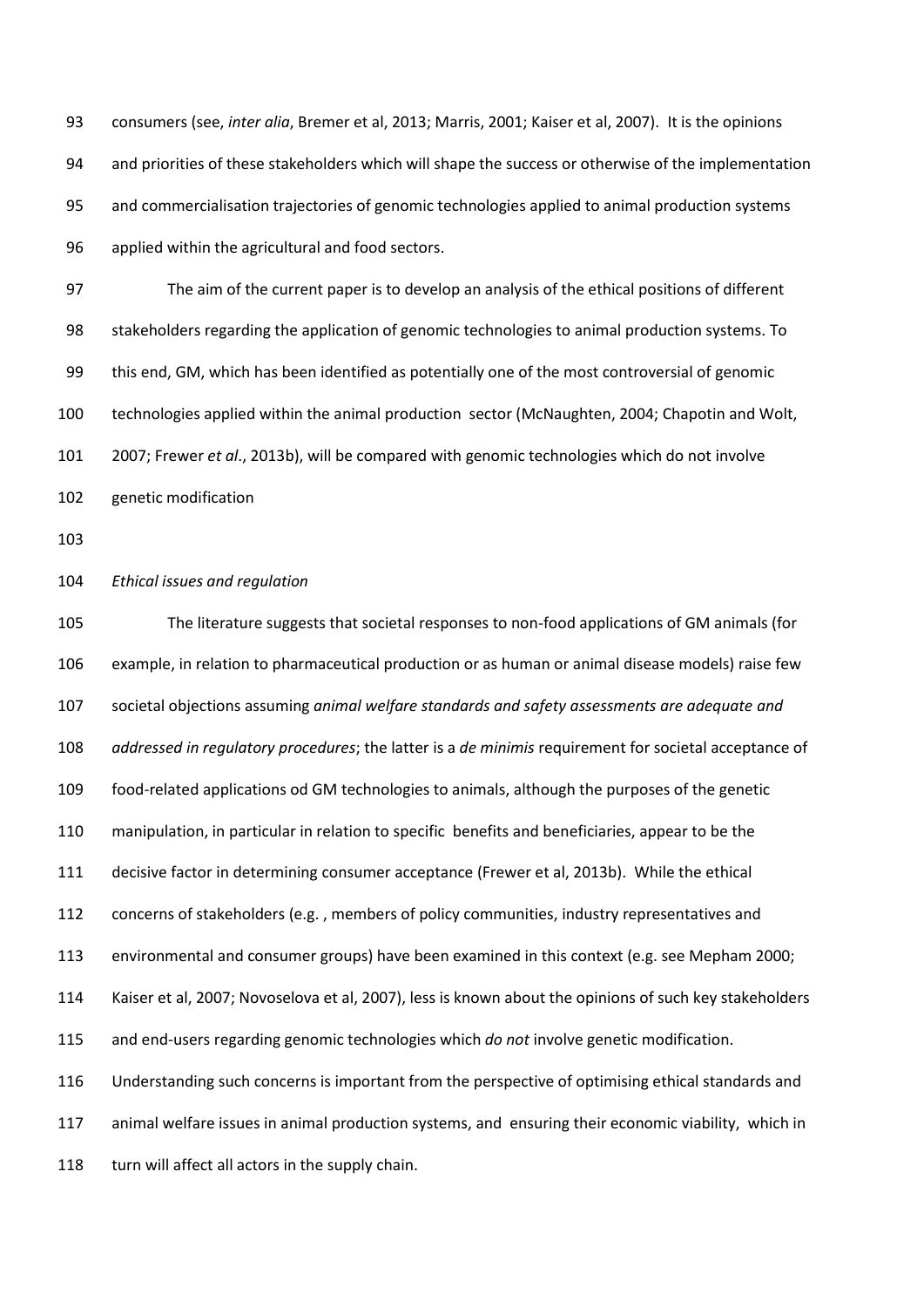*Important stakeholders with interests in genomic technologies applied to food production*

 Animal health and animal welfare have been shown to be linked with the economic well- being of farmers (Scott et al., 2001). While there is a societal perception that farmers are primarily financially motivated, and concerned only with their livelihood (Hubbard and Scott 2011), there is a large degree of variability between farms, and farmers differ considerably in how they make decisions regarding formulation of farming strategies (Siebert et al., 2006). Most farmers are interested in supplying high-quality products, having a satisfying job and establishing a more positive image of agricultural and livestock production. Thus it is important to understand how farmers conceptualise the impacts of genomics on production animals in terms of product quality and animal welfare, as well as economic demands on the supply chain, and compare this with consumer perceptions.

 Other ethical concerns may arise within the context of animal production systems. The need for improved food security (e.g. see, *inter alia*, Erikssen et al, 2014; FAO, 1996; Godfray *et al*., 2010; Godfray and Garnett, 2014) is an important driver which influences the need for increased efficiency of animal production systems. The increased global demand for animal protein means that improved efficiencies need to be identified in animal production systems, unless demand reduces or substitutes are developed (GO-Science, 2011). Arguably, both delivering access to secure nutrition, or at least secure food comprising of the range of nutritional requirements, equitably distributed across the needs of global populations, represents an important ethical issue, as does reducing overconsumption and food waste, particularly in affluent countries. In this context, concerns about negative impacts on human health associated with increased animal protein production (Wang and Beydoun, 2009; Boyd et al , 2011; Chao et al, 2005; Lutsey et al, 2008; Popkin et al, 2012) and increased consumer demand, (Fuller et al; 2002; Godfray et al, 2010), must also be addressed. An 142 ethical issue therefore relates to whether increasing supply of animal proteins may have a detrimental effect on the environment and on human health, through changed accessibility if supply increases outstrip demand or *vice versa*. Thus health care professionals represent an important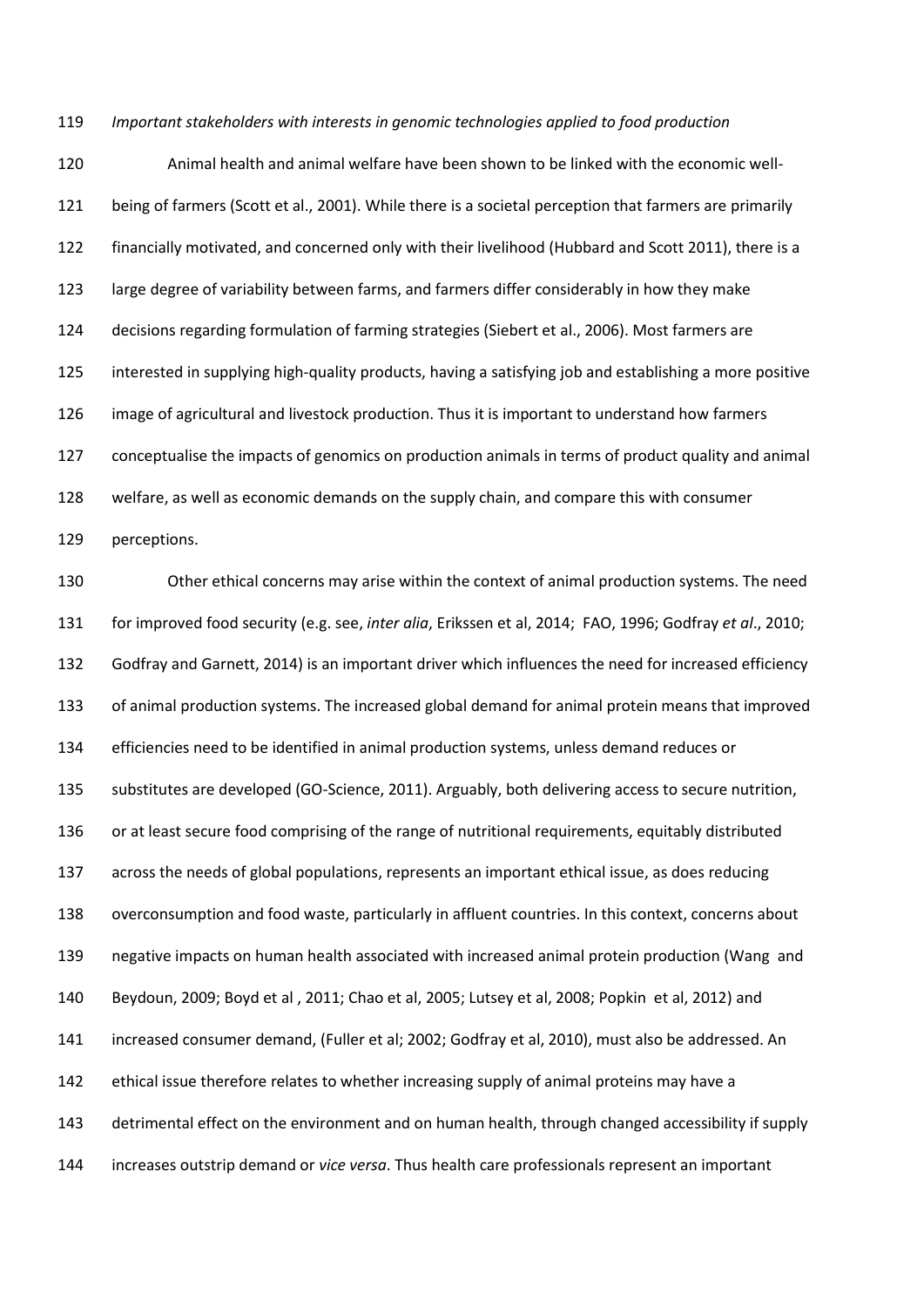145 stakeholder in the debate about genomic technologies applied to animal production systems, in 146 particular if supply is increased, which may then subsequently increase consumer demand. Developing healthier products (for example, meats which are lower in fat or higher in important nutrients for human health) may contribute to improved public health, but costs may be too high for these products to contribute to anything other than a niche consumer market; another ethical issue is therefore is equity of access to the benefits of genomics technologies applied to animal production 151 systems. Genomic information could be applied to breeding animals that are more environmentally sustainable, that have different meat nutritional profiles, that are more efficient or economically sustainable or that are more disease resistant. From an ethical perspective it may also become possible to use genomic information to select animals that make raising and handling animals easier for farmers, transporters and processors (animals that can more easily handle the stress of long transport for example). All of these possibilities come with ethical considerations – which attributes should be encouraged (or data provided allowing farmers to choose attributes) and how the choice of particular strategies will affect animals, farms and farmers, consumers and the public. What differentiates the use of genomic information is the speed at which the particular genes can be identified and the genetics of domesticated animals changed in a particular direction – which may or may not be to the benefit of society.

 *Consumer perceptions and attitudes towards genomic technologies applied to animal production systems* 

 Consumer perceptions are potentially an important factor influencing the commercialisation trajectory of animals produced using genomic technologies. There has been considerable research directed towards understanding consumer perceptions associated with the acceptability of GM animals used for food production (e.g. see Costa-Font *et al.,* 2008; Frewer *et al*., 2013a, 2014). The main conclusions can be summarised as follows. First, consumer perceptions or attitudes associated with GM animals applied in the agrifood sector are generally more negative than those associated with GM plants or other less advanced organisms, independent of in which region globally data are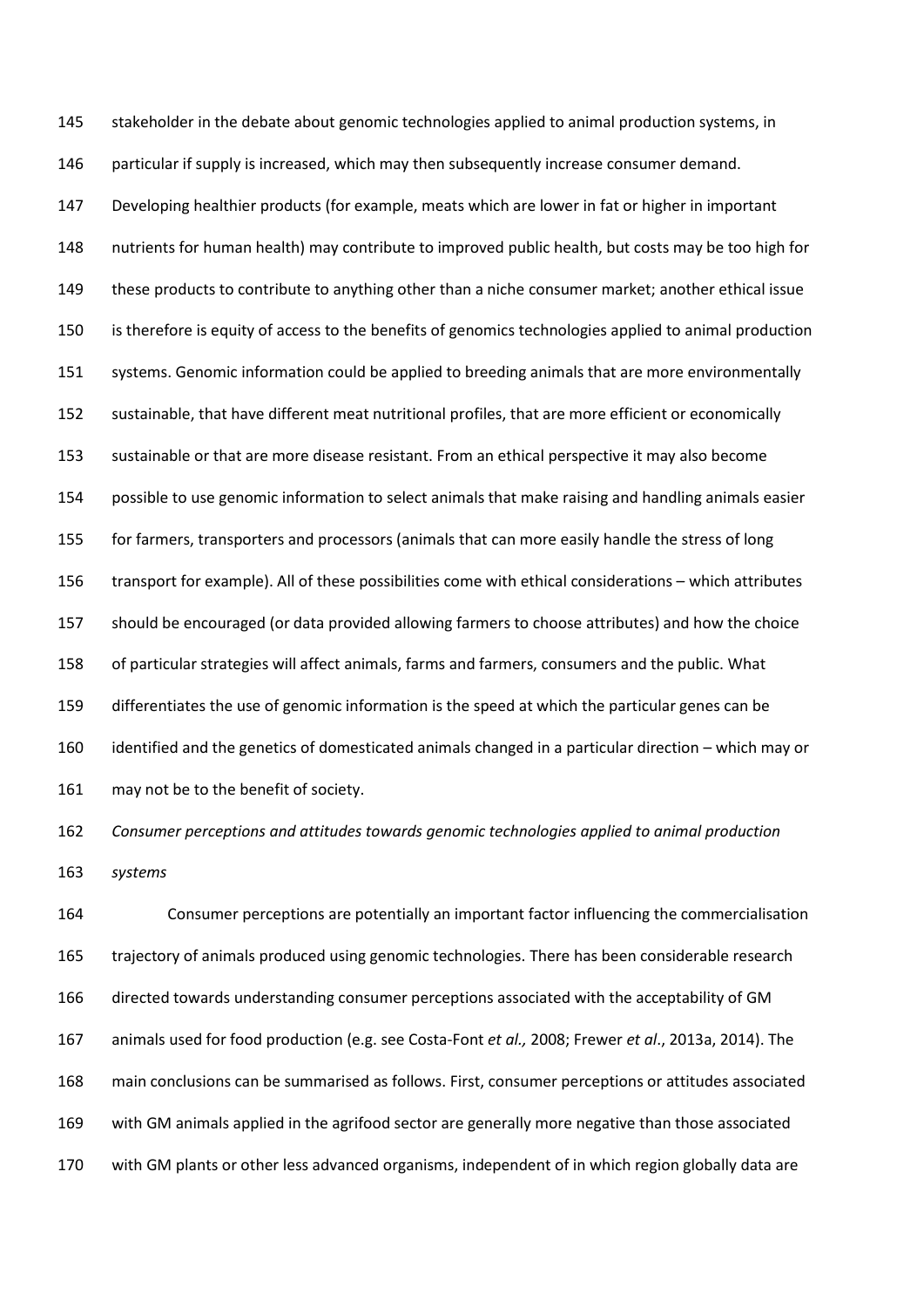collected. In Europe, high levels of risk perception have lead to consumer rejection of GM animals applied to food production. In North America and Asia concerns focus on moral and ethical issues. However, consumer decision-making regarding the acceptability of different applications is contextualised by a case-by-case analysis of specific applications, including specific (perceived) risks and benefits, and other values, such as ethical concerns and values. However, research into consumer perceptions of, and attitudes towards, genomic technologies applied to production animals has less frequently focused on technologies which do not involve GM *per se.* Genomic technologies have infrequently been examined in the context of plant-related applications, and empirical studies involving accelerated breeding of animals are less frequent again. There is limited evidence to suggest that consumer attitudes towards genomic technologies applied to plants which do not involve GM but rather involve other genomic technologies are viewed relatively positively by consumers (Schenk et al 2008; Van den Heuval *et al.* 2008). A limitation of current knowledge related to genetic technologies applied to animals utilised in food production is whether genomic technologies raise different ethical issues according to: *1. Whether the technology applied is GM or other genomic technologies which do not involve GM. 2. Whether different stakeholders, including consumers and/or citizens, perceive differences in ethical issues. 3. Whether such differences in perception are linked to their membership of a specific stakeholder group (e.g. consumers, primary producers, industry). 4. Whether 1, 2 and 3 are influenced by the outcome of the genomic application (e.g. animal welfare or improved production efficiency).*  Building on the overall objective of the paper, genetic technologies applied to production animals in general from the perspectives of different stakeholders and end users, including consumers, will

now be considered.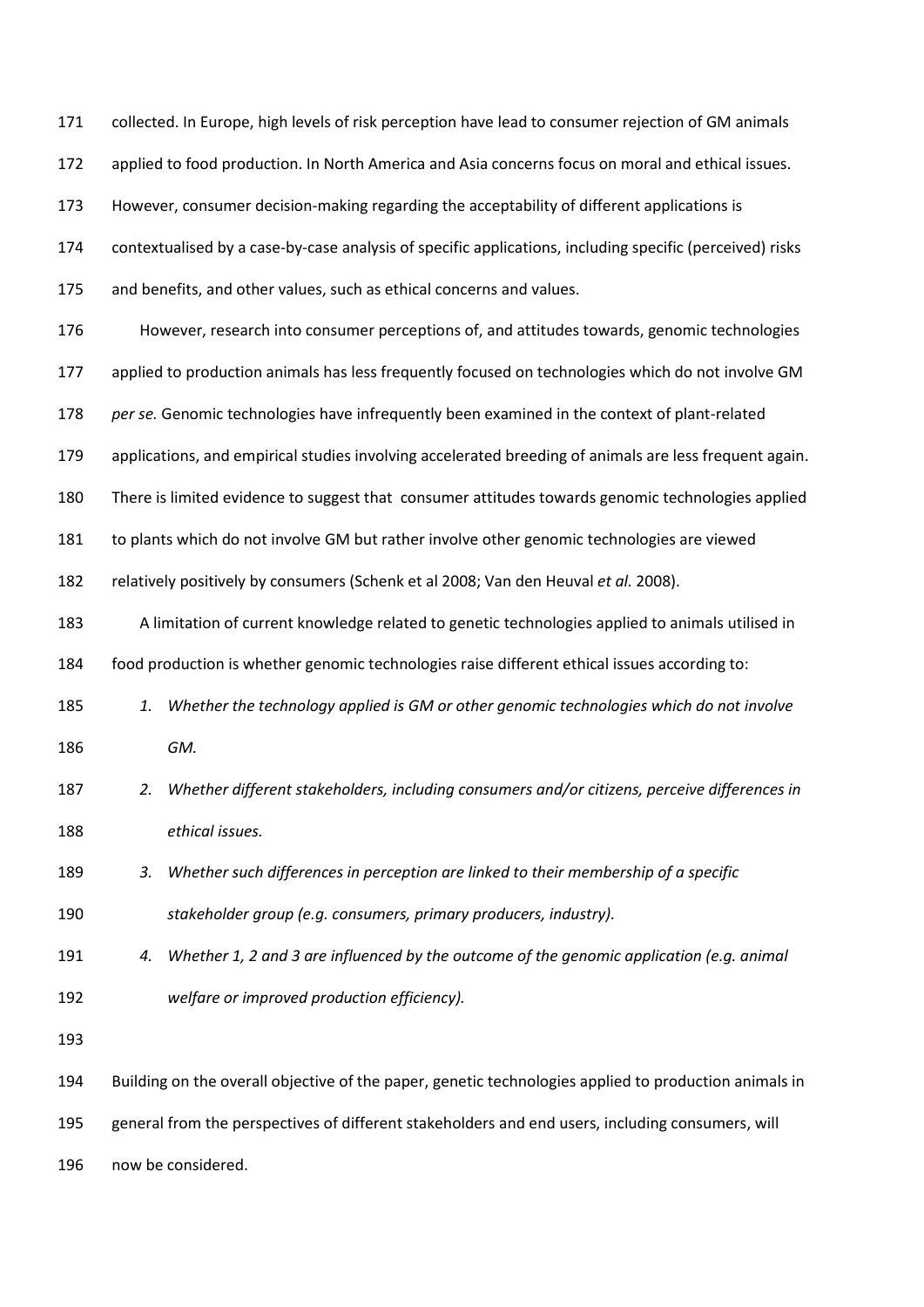| 197                      |                                                                                                       |
|--------------------------|-------------------------------------------------------------------------------------------------------|
| 198                      | LITERATURE REVIEW METHODOLOGY                                                                         |
| 199                      | A review of the literature regarding ethical issues and genomics applied to production animals was    |
| 200                      | conducted. The search terms are provided in table 1. The purpose was to extract ethics literature     |
| 201                      | focused on both GM production animals, and those developed using other forms of genomic               |
| 202                      | technology.                                                                                           |
| 203<br>204<br>205<br>206 | Table 1 about here                                                                                    |
| 207                      | The research questions were as follows:                                                               |
| 208                      | 1. What are the ethical issues associated with the application of genomic technologies to             |
| 209                      | animals utilised in food production?                                                                  |
| 210                      | Do these vary between application of GM, and other forms of genomic technologies applied<br>2.        |
| 211                      | to selective breeding?                                                                                |
| 212                      | Do differences exist between applications used to improve animal welfare and feed<br>3.               |
| 213                      | efficiency?                                                                                           |
| 214                      | Two data bases, "Scopus" and "Web of Knowledge", were searched <sup>1</sup> . The search terms were   |
| 215                      | included in the topic section of the database, and in the keywords, title, or abstract of the article |
| 216                      | being searched. For quality control reasons, only peer reviewed articles published in English were    |
| 217                      | included.                                                                                             |
| 218                      | The review process first considered the GM and genomic technologies identified in the                 |
| 219                      | papers and the extent to which ethical aspects of the technology had been considered.                 |
| 220                      | Impact of ethical and moral considerations on consumer attitudes                                      |

 $\frac{1}{1}$ The first search was conducted on 16 August 2013 in Web of Science, which yielded 72 relevant papers, and on 15 August 2013 in Scopus which yielded 88 relevant papers. After these lists were combined and duplicates removed, 127 papers remained for review.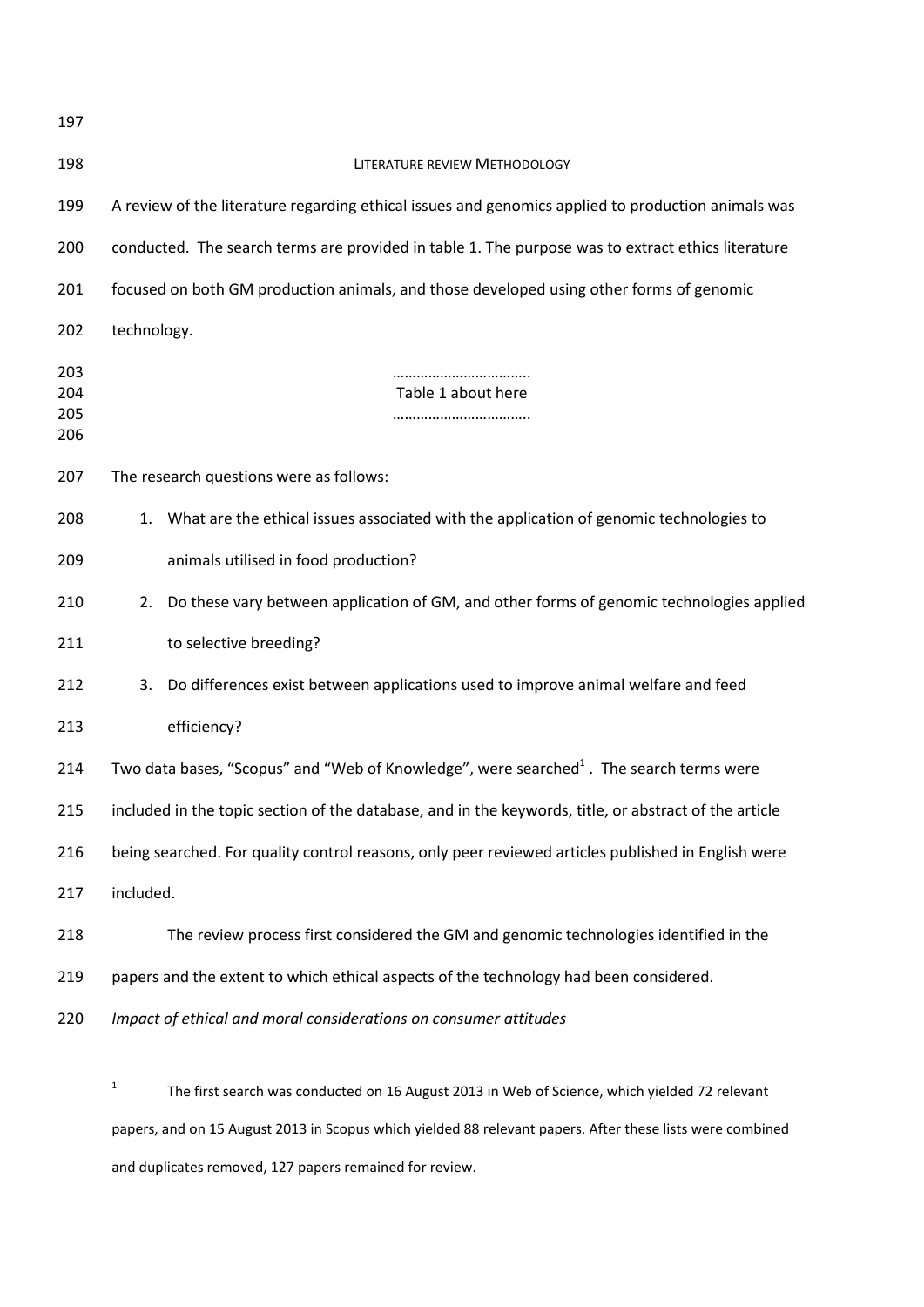The review process was then repeated with a particular focus on capturing stakeholder and citizen perceptions of use of both GM and genomics in agricultural animal production systems. The results were then combined and a critical analysis applied to map ethical priorities against the perspectives of specific stakeholder groups, as well as identify gaps in the existing literature. The information identified from the review was subject to ethical analysis through the use of an ethical matrix.

 The concept of the ethical matrix is to consider for modern technologies used in food production, how the fundamental ethical principles of autonomy (self-determination), non- malfeasance (no harm), beneficence ("do good") and justice (fairness), are applied to, and perceived by, various interest groups (e.g., producers, consumers, and the biotic environment; Mepham 2000). While acknowledging that this approach has limitations in analysing and weighing the ethical issues associated with a technology, it is helpful in identifying the types of issues that may need to be considered (Coles and Frewer 2013). A *generic ethical matrix* regarding the application of genomic technologies to food production animals was developed. The interest groups identified are: scientists and developers, farmers, food manufacturers and distributors, workers, consumers, animals and the biotic environment. In addition, the study seeks to identify whether any distinction exists in ethical concerns (including ethical concerns as perceived by the public) between the use of GM technology or other genomic approaches which do not utilise GM *per se* but instead use genetic technology to inform more efficient genetic selection. Two other relevant areas of ethical consideration, which do not fit neatly into the four ethical principles described above, but which nevertheless do raise ethical concerns amongst many stakeholders are those of "*Unnaturalness*", and *"Enhancement"* or "*Disenhancement*". *Unnaturalness* The concept of *unnaturalness* has been an area of concern for many years in relation to GM

organisms in general but more strongly felt in relation to GM animals (see e.g. Bredahl, 1999;

Tenbült et al, 2005). This can frequently be expressed as feelings that range from vague unease to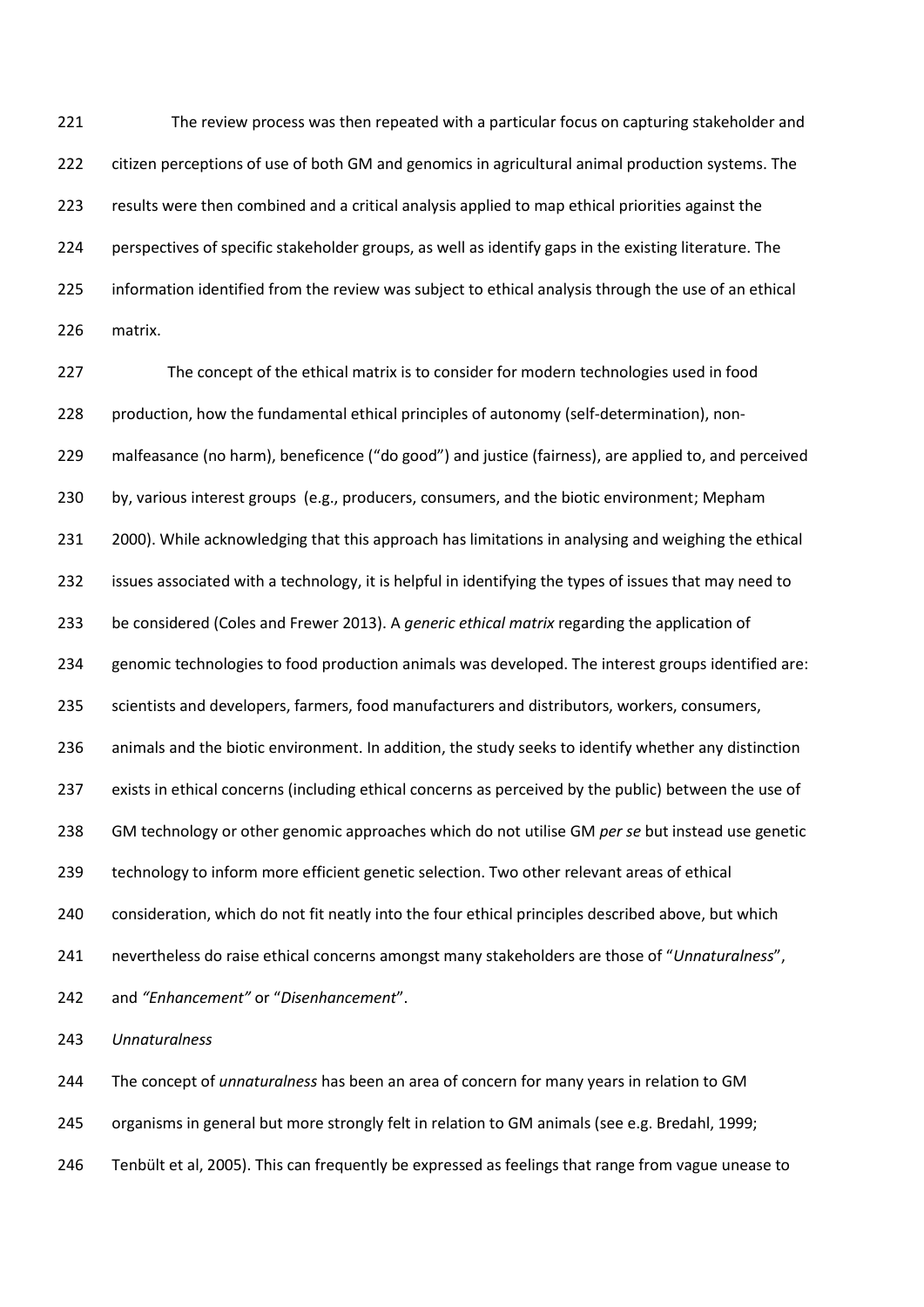247 disgust at the idea of creating animals that would not normally occur naturally, which may stem from religious beliefs, cultural or traditional norms and identity, perceptions of consumer health and environmental risks, animal welfare or simply the idea of changing the nature or affecting the dignity or telos of the animal. There is, for example, a feeling amongst some consumers that because it is "unnatural", GM technology should not be utilised in developing or improving animal species, particularly within the food chain (Frewer et al, 2013a). While for some individuals this will arise from deeply held religious convictions that GM technology is somehow "interfering" with creation, 254 for others it may have more to do with concerns about risk such as fears that science does not have adequate understanding of genetics and the possible unseen impacts of manipulating genes that would not occur naturally in animals, with the objective of ensuring that we do not generate irreversible damaging effects on the environment and its biota. However, the same feelings of "unnaturalness" may not apply to the application of genomics to what might be considered natural. *Enhancement and disenhancement* 

 While feelings of unnaturalness may be associated with certain forms of GM applied to animals, it is also important to consider the ethical aspects of whether the use of such techniques for the enhancement of animals in order to improve their health and well-being is ethically problematic (Chan, 2009). The objective may be to improve productivity through reducing the incidence of disease, simultaneously benefiting the animal itself in terms of reducing suffering and distress. Consideration as to whether it is appropriate to adopt an instrumentalist approach to animals is required. This approach affords them no rights but considers their well-being solely in relation to the extent to which it benefits humans. Alternatively animals can be ascribed "moral status" whereby humans have a responsibility to treat animals well for their own sake and thus also consider enhancement in relation to whether it benefits the animal itself (Chan and Harris, 2011). Disenhancement could involve changing the animal in order to make it more compliant with particular production methods. In other words the concept of disenhancement has arisen to some

extent as a possible solution to issues of animal welfare during their incorporation into the human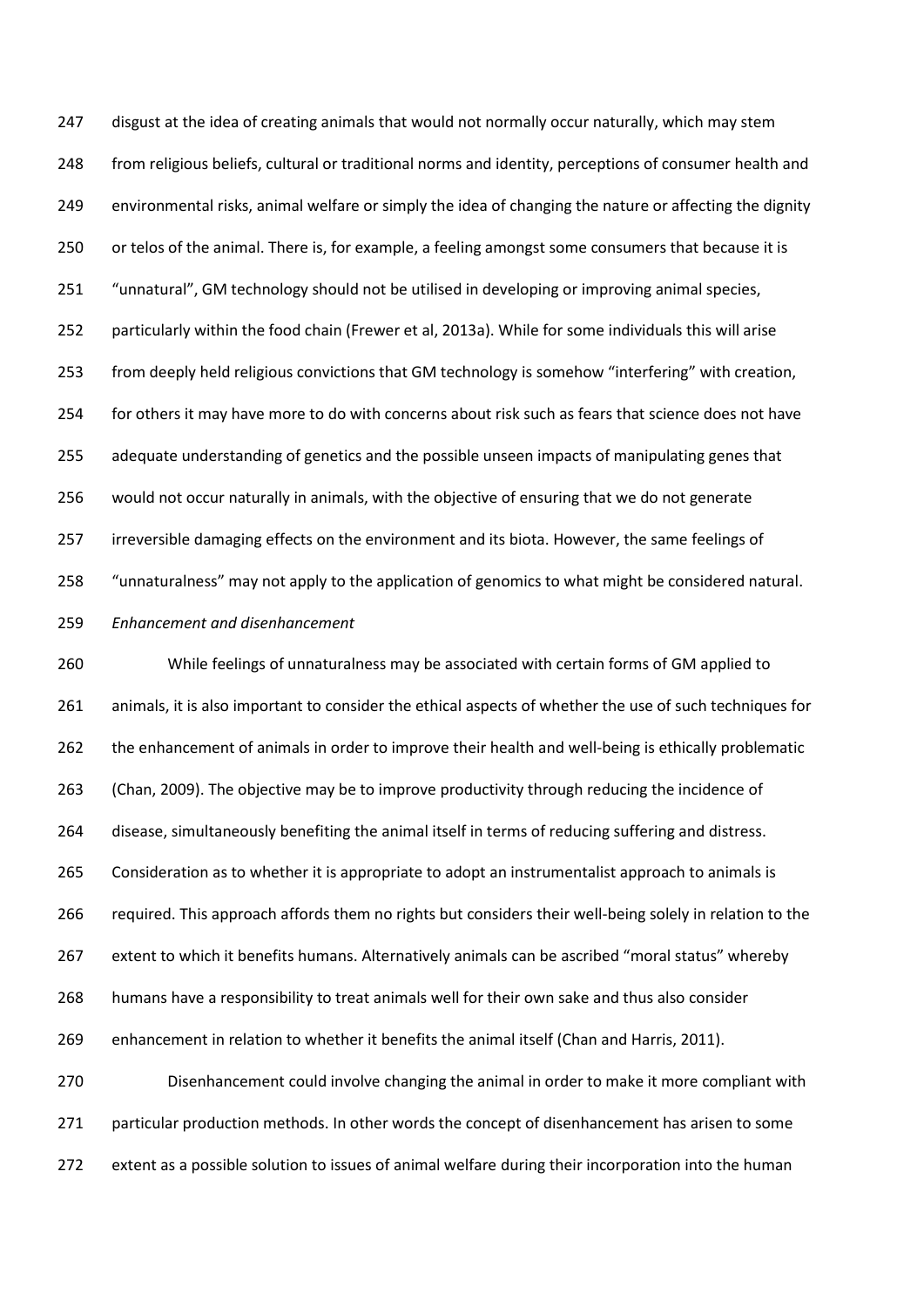food chain (Ferrari, 2012). Hence it has been suggested that if an animal's welfare can be improved 274 by GM so that any suffering can be reduced by, for example, reducing the animal's ability to feel pain that is ethically acceptable (Thompson 2008). The animal does not suffer and is also compliant to 276 more aggressive production methods. One example frequently quoted is that of "the blind chicken" (Thompson 2008). Chickens farmed intensively in battery conditions frequently attack each other, 278 plucking the feathers from neighbouring chickens and so causing distress and suffering. However, chickens that are blind show little or no inclination to engage in this behaviour. It is therefore argued 280 that to disenhance all chickens to make them blind will not only reduce the suffering of the chickens 281 but also enhance the use of battery farming. However, from an ethical point of view, it is important to consider enhancement not only from a position of utility, or improvement of animal welfare. It is essential to also take into account the concepts of *telos* and dignity. Here, the dignity of the animal and of humans who represent moral agents are included (Weckert 2012). If human beings adopt the approach that improving animal welfare through disenhancement will reduce suffering and so facilitate more profitable production, we are simply commodifying the animal and according it no intrinsic value whatsoever, but rather treating it only as an object for maximising profit (Palmer 2011). Whilst animals may not be considered as moral agents, they certainly have particular states of being to which they aspire and which accord to them a certain dignity, including species-specific needs and possibilities (Kunzmann 2010). It has been argued that the extent to which we deny animals dignity and the ability to adopt states of being in which they would naturally choose to exist, reflects something of our own morality (Warkentin, 2009). The ethical matrix analysing ethical issues against stakeholder interests and priorities is presented in table 2.

- ……………………………….. Table 2 about here ……………………………….
- 

DISCUSSION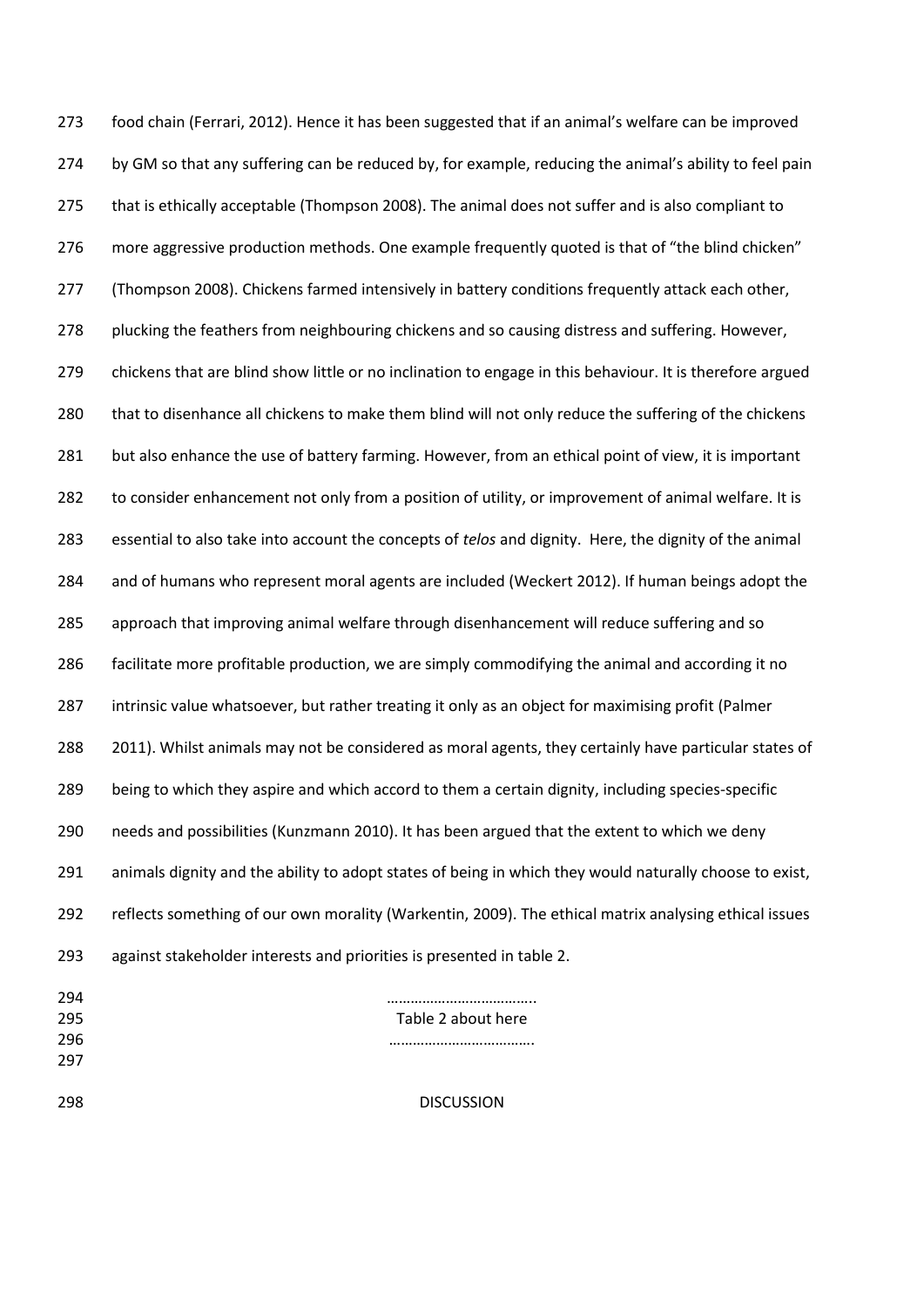The ethical perspectives of different stakeholders regarding genomics applied to animal production systems will be discussed in turn.

*Scientists and Innovators*

 From an ethical perspective, scientists and innovators developing advances in both GM and genomics in animals in the food chain will see their role as not only pushing back the frontiers of scientific understanding, but also finding ways of improving food security and production efficiency through improving animal growth and resistance to disease and pests. Responsible researchers will aim to improve the welfare of the animal by reducing disease-related suffering. An environment in which scientists and innovators are free to investigate and pursue their scientific endeavours is considered to be extremely important by these stakeholders. However, while it is often argued that scientists should not be restricted in the way in which their research develops, it is clear that there are still limits of societal acceptability beyond which they should not go. The reality is that scientists not only have their work facilitated by the society within which they operate, but that society also embodies a moral, legal and regulatory framework to which scientists and innovators should comply. Scientific research operates within a framework of committees on, for example, ethics and animal welfare, legislation on data and environmental protection as well as a wide range of other regulatory bodies. Scientists are also often seeking to develop innovations which they hope that society will adopt. Therefore not only is it in their interests in terms of the acceptability of the science to develop applications which are ethically acceptable, but they also have a responsibility to carry out their research in a way that minimises risks of harms to themselves, other stakeholders and the environment. It is important for scientists to be able to recognise not only where potential risks or hazards may lie but also consider the interests and perspectives of other current or future stakeholders.

 In comparing GM and genomic approaches for improving animal productivity, health and welfare, the sustainability of the species gene pool is an important consideration. GM applications, including large scale cloning of successful modifications, entail some risk that pre-existing genes, if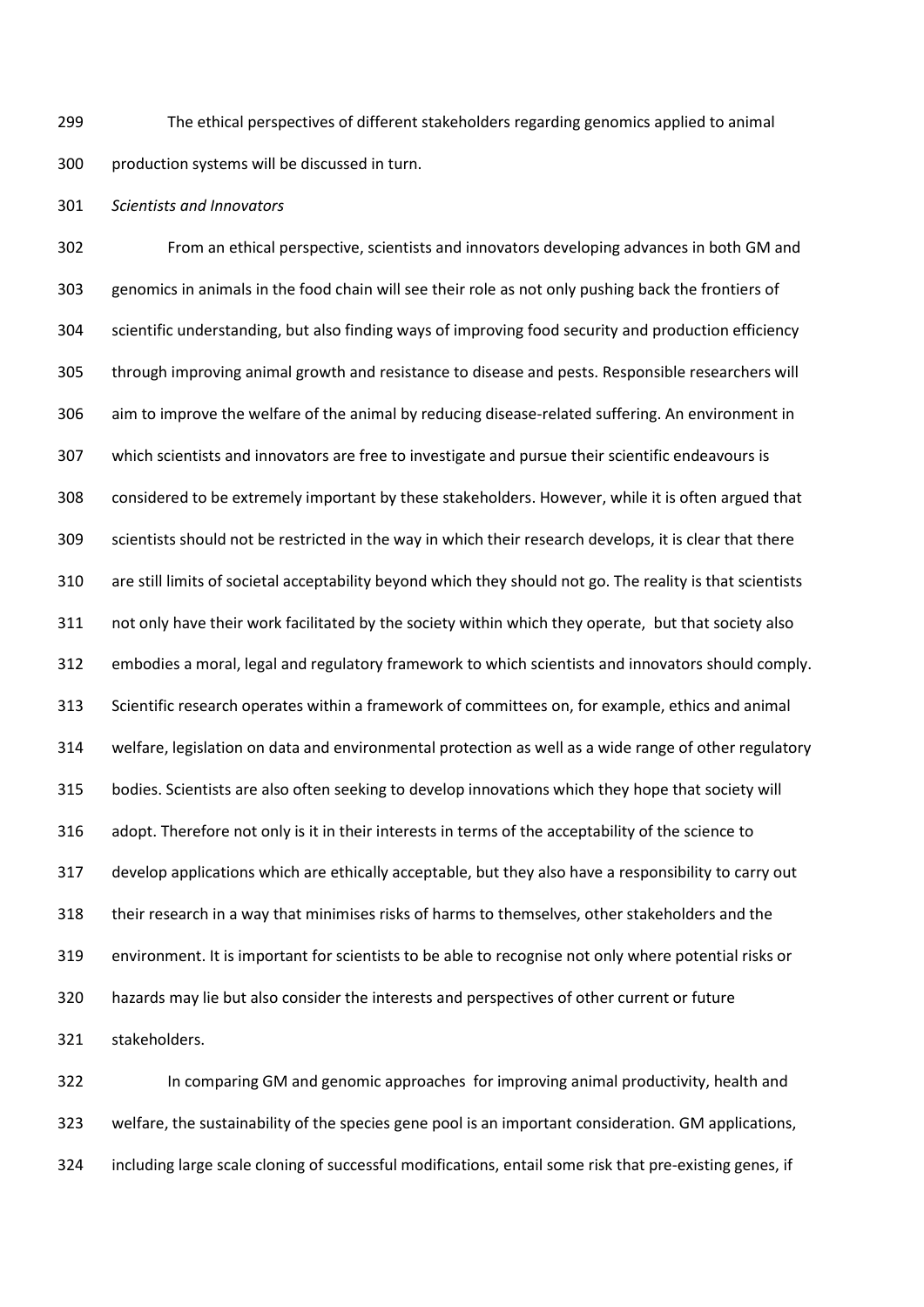modified or excised from the genome, may eventually be lost from the entire gene pool. At the same time, novel or modified genes may be introduced, resulting in a significant alteration to a gene pool that has developed over millennia to withstand a wide range of environmental changes. With genomic solutions, however, the focus is on more accurate identification of individual genes and their expression, and better understanding of their specific functions either individually or in concert with other genes. Therefore, while such innovations may alter the balance of the gene pool, they are unlikely to eradicate completely the presen*c*e of any individual gene and will only make use of pre- existing genes in developing strains that are more resistant to disease, more productive, more nutritious etc. However the speed at which the genetic selection could advance does necessitate some caution in order not to homogenize the domestic population of any livestock species. Measures to ensure preservation of the gene pool are essential for sustainability, and to minimise any risk of irreversible adverse effects. It is relatively easy to preserve the gene pool of plant species 337 (e.g. see, for example, the Svalbard Global Seed Vault<sup>2</sup>, located in the permafrost in the mountains of Svalbard in Norway). It is much more costly and technically challenging to store animal genetic 339 resources (see the National Center for Genetic Resources Preservation (NCGRP)<sup>3</sup> in the USA). Therefore it might be argued that where a genomics solution for animal productivity, health or welfare is feasible, this would be a preferable to pursuing a GM solution even if only on the grounds of sustainability.

*Primary Producers (Farmers)*

 While farmers farm in order to make a living, for most there are also many other factors which motivate them, not least of which are genuine concerns for the health and welfare of their animals beyond the need to provide fit and healthy specimens for the food chain. Farmers have a

<sup>3</sup> [http://www.ars.usda.gov/main/site\\_main.htm?modecode=54-02-05-00,](http://www.ars.usda.gov/main/site_main.htm?modecode=54-02-05-00) accessed 14th May 2014

**<sup>.</sup>** <sup>2</sup> [http://www.regjeringen.no/en/dep/lmd/campain/svalbard-global-seed-vault.html?id=462220,](http://www.regjeringen.no/en/dep/lmd/campain/svalbard-global-seed-vault.html?id=462220) accessed 14<sup>th</sup> May 2014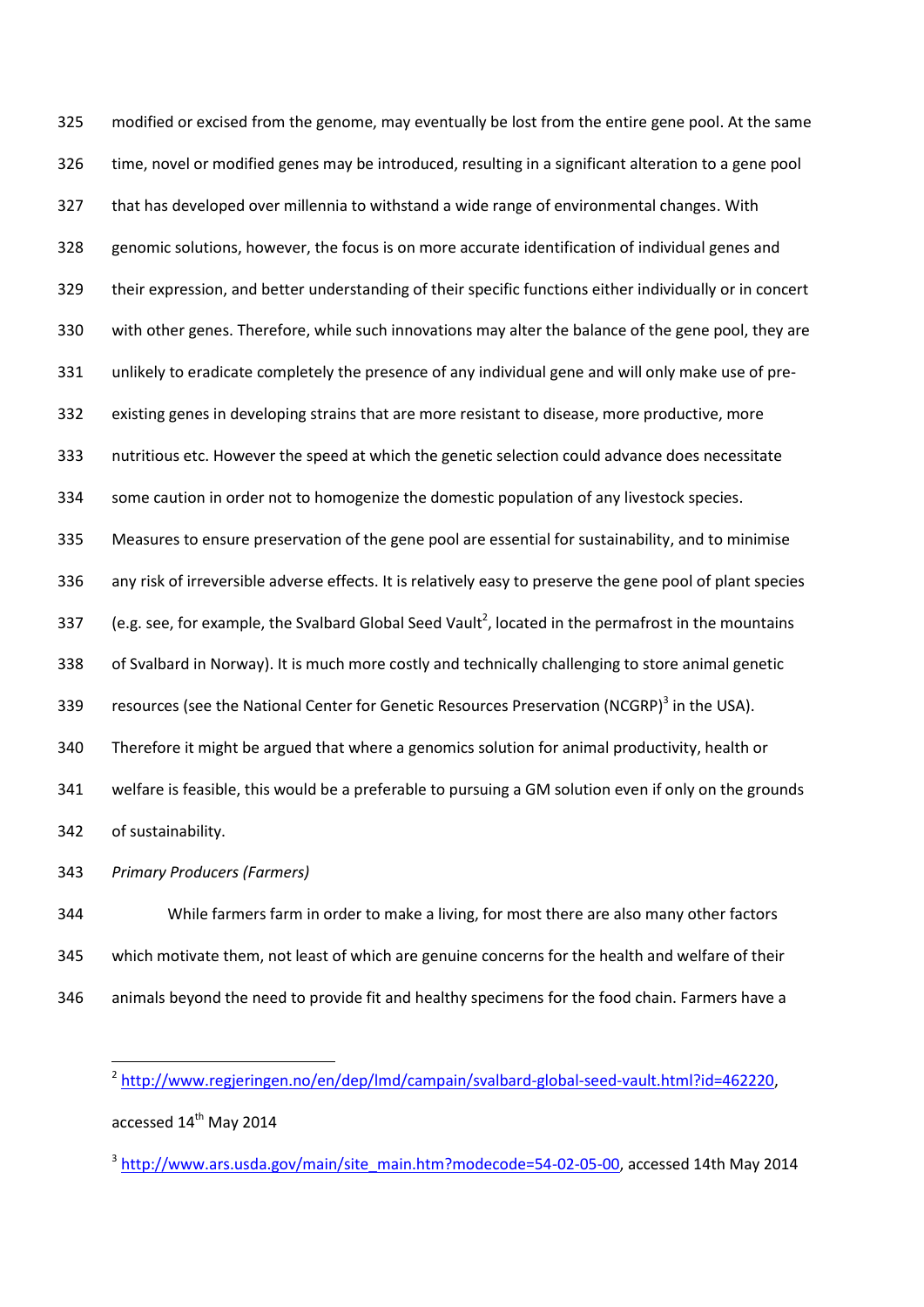strong interest in their ability to benefit from the introduction of a new technology through a positive impact on their productivity and hence profitability *and* the effect of the technology on the health and welfare of their livestock and the environment in which they live and work. It is important for those who are developing biotechnology applications for animals in the food chain to understand the factors which motivate farmers, and the relationship that they have with their livestock. This will enable them to identify those risks and benefits which are important to farmers and which influence their decision-making. These may include the quality of the product, their willingness to utilise less expensive, and/or lower quality feed and their priorities for animal health and welfare.

 A further issue likely to be of great importance to farmers is the extent to which they have autonomy and flexibility in relation to selection of the animals they choose to breed. This will include the impact of IPR and patenting of specific breed lines on the flexibility they have to breed subsequent generations, or to modify the genome of their stock. Will they face restrictions on breeding of "genomically bred" animals, or of crossing them with other varieties? How much information will be made to farmers? Genetic information is extremely powerful and valuable knowledge. Asymmetric information in any 'market' allows for the possibility of control and exploitation. Breeding companies and breed societies have historically been heavily involved in the development of phenotypic databases and this is likely to continue and indeed increase with genomic databases. However the genomic databases will be more powerful and as all genes contain information, every bit of research adds more knowledge about different links between genes, disease, efficiency etc. Therefore the level of information provided to farmers about an animal's genome is particularly important and affects the amount of autonomy they have in breeding decisions. To a certain extent the provision of information directly to farmers will depend on who manages the databases and how those databases are linked to commercial transactions related to semen and animals to be used in breeding. If the decision rests purely with the owner of the databases, who may also be the suppliers of specific products (semen or animals), there can be asymmetric information and potential for market power. The ability to map the genome of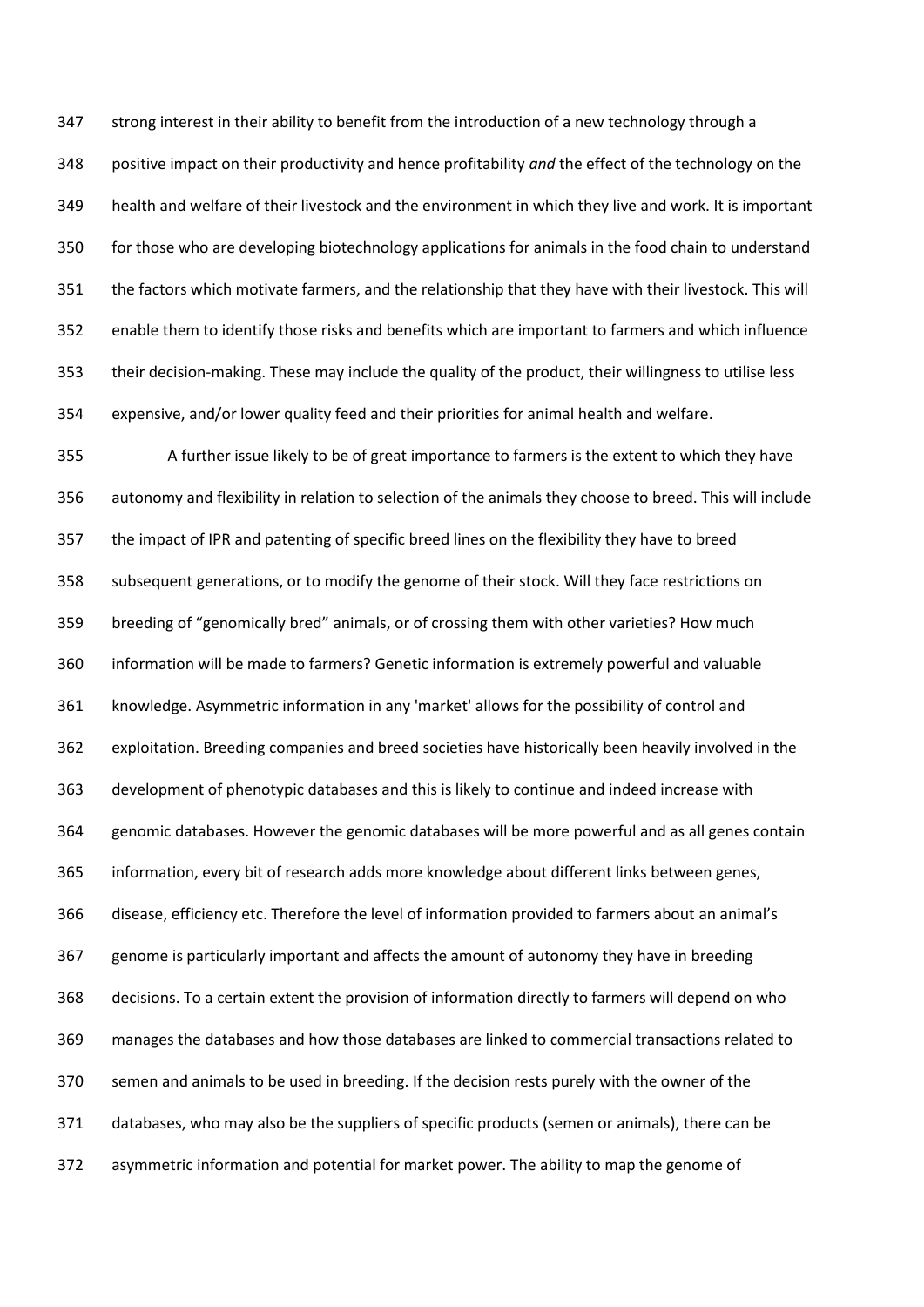domesticated animals ensures enormous amounts of data are available, which could be overwhelming if provided without filter to individual farmers. As understanding of the potential of the use of genomics grows the maximum social benefit from the technology will be achieved if data can be made available on demand for producers to optimize their own breeding decisions (Berry et al, 2014).

#### *Manufacturers and Distributors*

 What ethical issues are relevant to the manufacturers and distributors responsible for processing, preparing, packaging and distributing animal food products to the consumer? Most obviously manufacturers and distributors should be provided with sufficient information to enable them to decide whether or not they wish to make use of suppliers using either GM or genomic technologies, and would expect to benefit from their trade in terms of profitability and promotion of brand identity. They will therefore be looking for an appropriate balance between quality and price that enables them to make a sustainable profit. This will be greatly enhanced by reliability of product quality and price. Acceptance of animal material produced from either GM or genomic technologies is therefore only likely if it can be demonstrated that there is a significant improvement in reliable quality over traditionally bred animals, particularly if the new technologies involve higher cost. A lower than normal cost might encourage adoption, assuming quality is equivalent. Ethically responsible members of the food industry will also wish to ensure that any animal products they utilise are produced using the highest possible welfare standards and involve production methods that minimise damage to the environment. This also impacts on their responsibility to the consumer where justice (fairness) requires that they are as open and transparent with consumers as possible, while at the same time preserving their own right to remain commercially competitive. Ensuring that their suppliers engage in good animal welfare and environmental protection standards is an ethical position for the food industry to adopt. It also makes commercial sense as utilising animal products from sources with poor animal welfare or environmental standards can seriously or even terminally damage brand image. Thus the industry will be acutely aware of the extent to which consumers are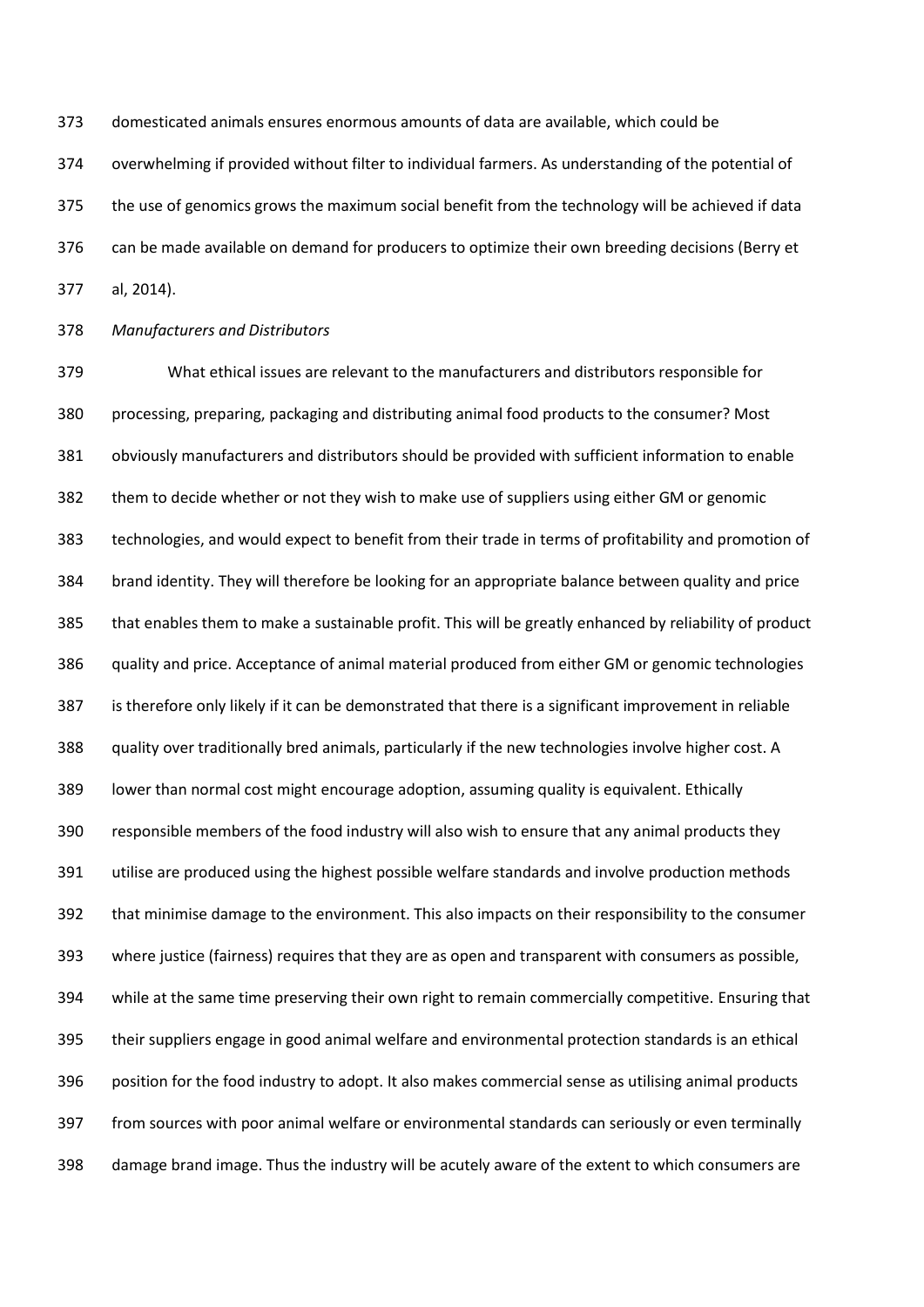likely to accept or reject a new technology. The industry also has not only an obligation to meet regulatory requirements, but also an ethical responsibility in providing the consumer with adequate and appropriate information in order for them to exercise their autonomy in order to make 402 informed choices about whether or not to purchase a particular product. This involves not only providing an accurate description of the product itself, (and any scientifically proven benefits), but also clear and understandable labelling to enable the consumer to identify what the product contains, from where it was sourced, details that may be relevant to the consumer about how the product was produced or sourced (e.g. free-range, caged, fair trade etc.) as well as any potential risks that may be associated with the product (such as and allergens that it may contain). Such labels often also benefit the manufacturer by acting as a means of advertising adherence to practices of which the consumer approves. As it would be ethically unacceptable for the food industry itself not to know whether its sources of animal material were utilising GM or genomic technologies, the same ethical principle applies in their responsibility to the consumer. It is important in relation to new and innovative technologies for consumers to be able to decide whether or not to purchase foods which involve the use of GM or genomic technologies in the food chain.

 One difference between the use of genomic information and GM lies in the ability of processors and retailers to require genetic information on the animals they purchase (particularly attractive as the cost of genotyping comes down). Animals bred based on genomic information for particular traits such as feed efficiency or disease resistance, for example, could be verified with genetic tests on the meat. This significantly increases the potential of traceability (currently back to location of origin) to also provide verification of genetic attributes of particular meat products. It is possible to imagine a particular retailer suggesting that their meat (beef, for example) is all produced from cattle verified to have a feed efficiency gene and thus produced with xx% less feed and xx% lower greenhouse gas emissions as a result. This could become a marketing edge for certain products and provide incentives for farmers to genotype more of their animals or select semen or breeding animals on the basis of specific genes.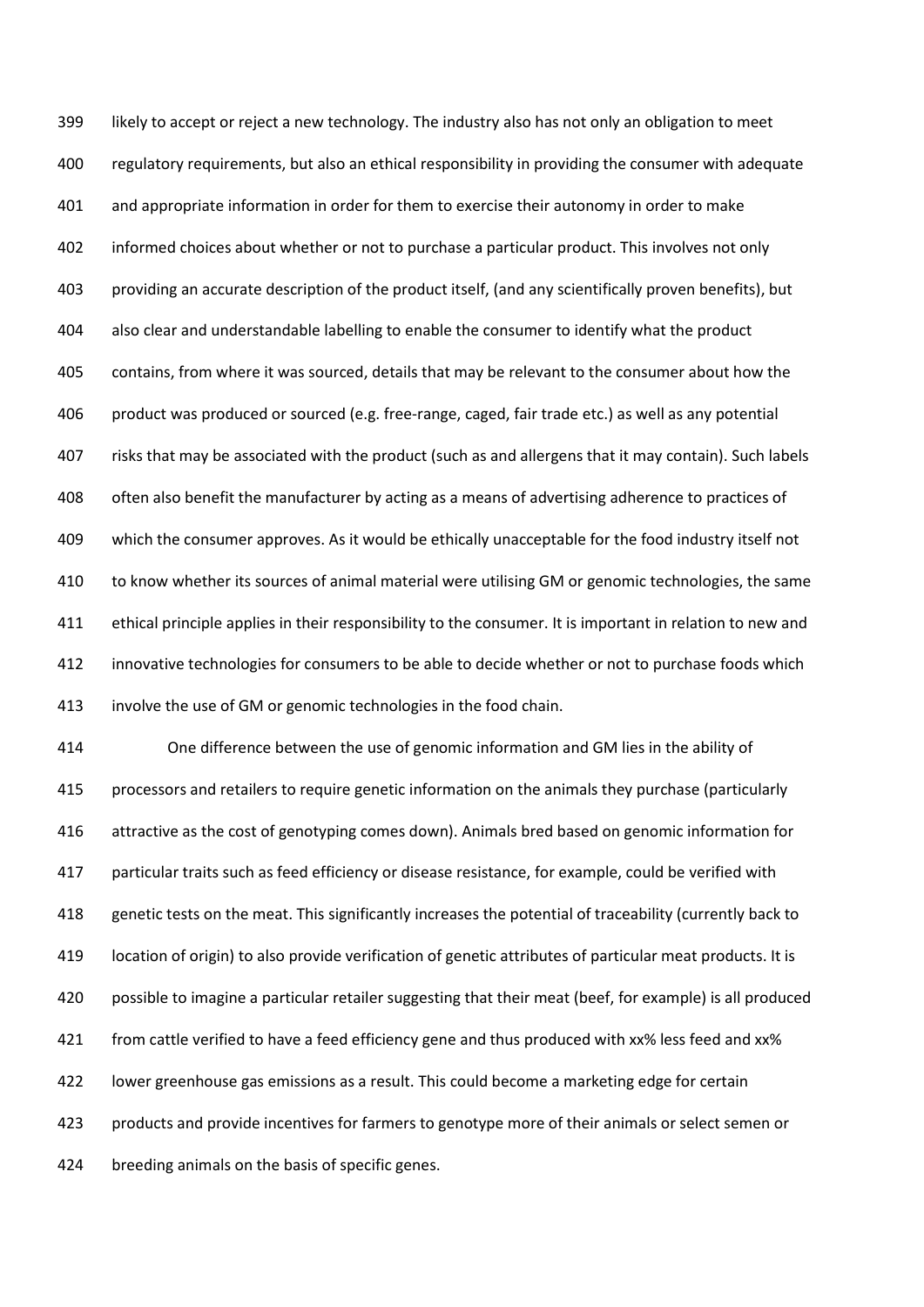#### *Workers in primary production and the food industry*

 Those working in the food industry should expect the normal health and safety requirements to apply to their employment. This should include any additional measures in the case of GM to ensure that they are not exposed to any additional hazards such as retroviruses or zoonoses. They in turn have an ethical responsibility to ensure that they maintain high standards of animal welfare and environmental protection in their daily work and comply with all the relevant codes and regulations. No differences between GM and genomic technologies applied to animal production systems are identifiable in this regard. For farmers and employees in processing/distribution/retailing of food or meat products the use of GM animal products or the use of products from animals created using genomic information is likely not much different. However the use of genomic information can provide additional verification of attributes of animals or meat products. Genetic tests can verify the presence or absence of GM in the product. The use of genomic information in breeding decisions cannot be verified as easily but the presence/absence of specific genes can be ascertained by genetic testing on animals or meat products. The understanding of the genome of domestic animals can provide additional assurances for farmers and employees that the animals/products they are working with are safe to work with.

*Consumers*

 Those involved in development, production and supply of food at all stages of the human food chain have particular ethical responsibilities towards the consumer as the end-user of the food product. It is not enough to simply provide food that meets legal and regulatory requirements on food safety, it is also important that the information provided is fair both to themselves and to the consumer and adequate to enable consumers to make an informed choice. Consumer choice is made within a complex framework of their appreciation and understanding of risks, both technical and perceived, and influenced by the interaction of a wide range of values which may be derived from moral, societal, cultural, religious or personal preferences and perspectives including dietary choice. Therefore labelling of foodstuffs is essential for more than just safety reasons. In order to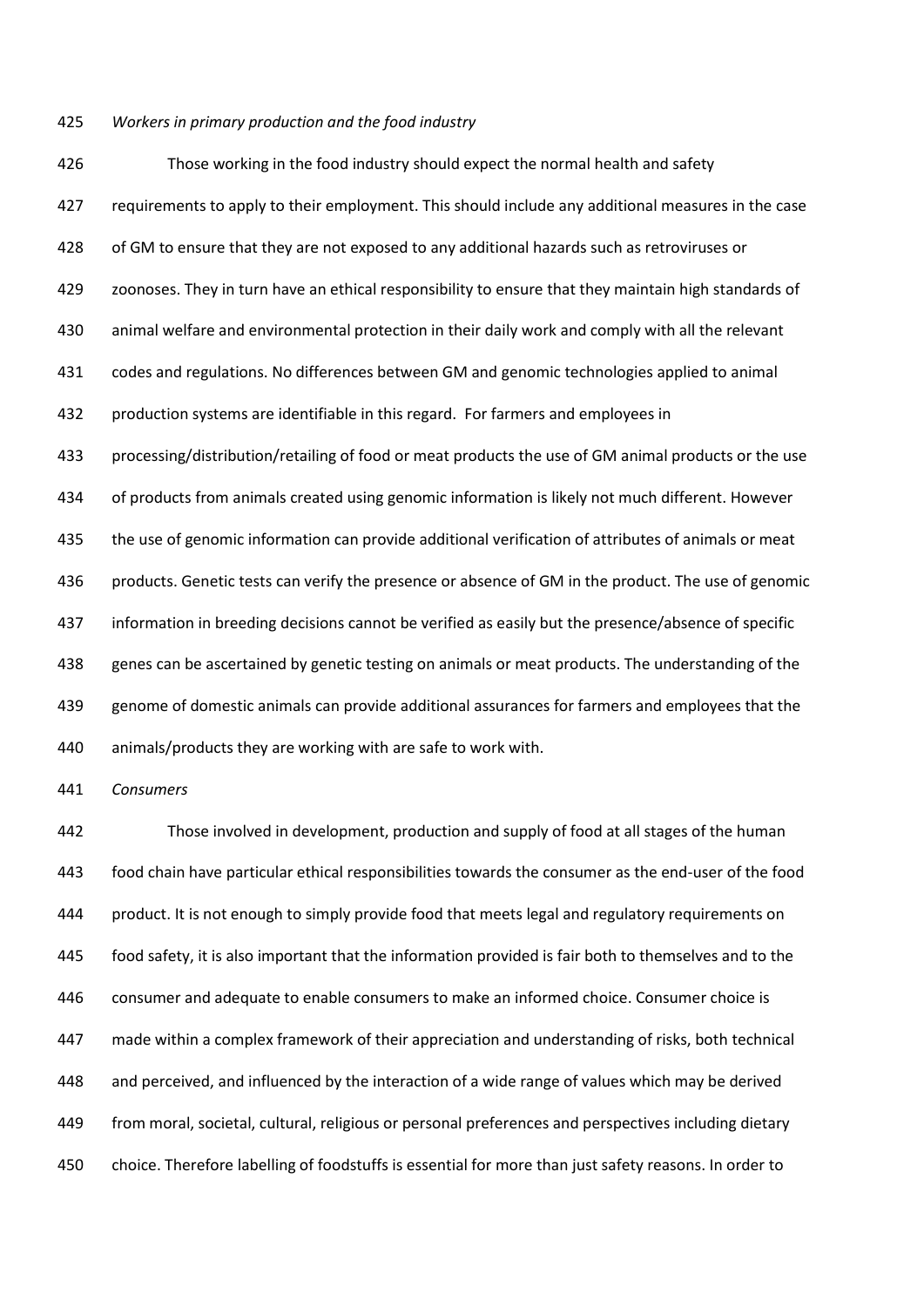exercise autonomy of decision, consumers also need information on the geographical and biological source of the food together with the process by which it is produced and quantities of constituents. They will, in most cases, also require certain assurances about the food, such as welfare standards, how an animal is slaughtered, "naturalness", whether it is produced organically and possibly factors relating to pay and working conditions of those involved in production.

 In many countries, there is a requirement to label all GM products or indeed products produced using GM technology at some stage in the process. Other regulatory regimes have 458 adopted the approach that it is not necessary to label GM products, based largely on the principle of *substantial equivalence,* and as a result GM food materials may be freely mixed with their non-GM equivalents. This approach however does deny choice to those consumers who do not wish to consume GM produce and could be criticised by some as ranking scientific opinion and commercial interest above consumer values and autonomy. Genomic technologies currently have no regulatory requirements for labelling or other identification or acknowledgement of use of this technology in the production of food, whether plant or animal. In most cases this is understandable as the animal product would be actually equivalent to produce from an animal bred by natural processes without the use of sophisticated genomic technology. However, it can be argued that consumers should be informed if the process involved any form of disenhancement or other animal welfare issue or indeed results in the use of any practices or processes that might be damaging to the environment such as increased use of pesticides, hormones, non-veterinary use of antibiotics, or other pharmaceutical products, or to the genetic diversity of domesticated animals. Traditional livestock breeding using quantitative genetics has never been an issue communicated to the public. On that basis the 'equivalence' of genomic selective breeding might not need to be communicated. The question of whether this will continue to be satisfactory to a public increasingly concerned about production technology remains open.

 Most consumers are unlikely to choose a food product resulting from novel technology unless they perceive that it provides some additional benefit to them compared to an equivalent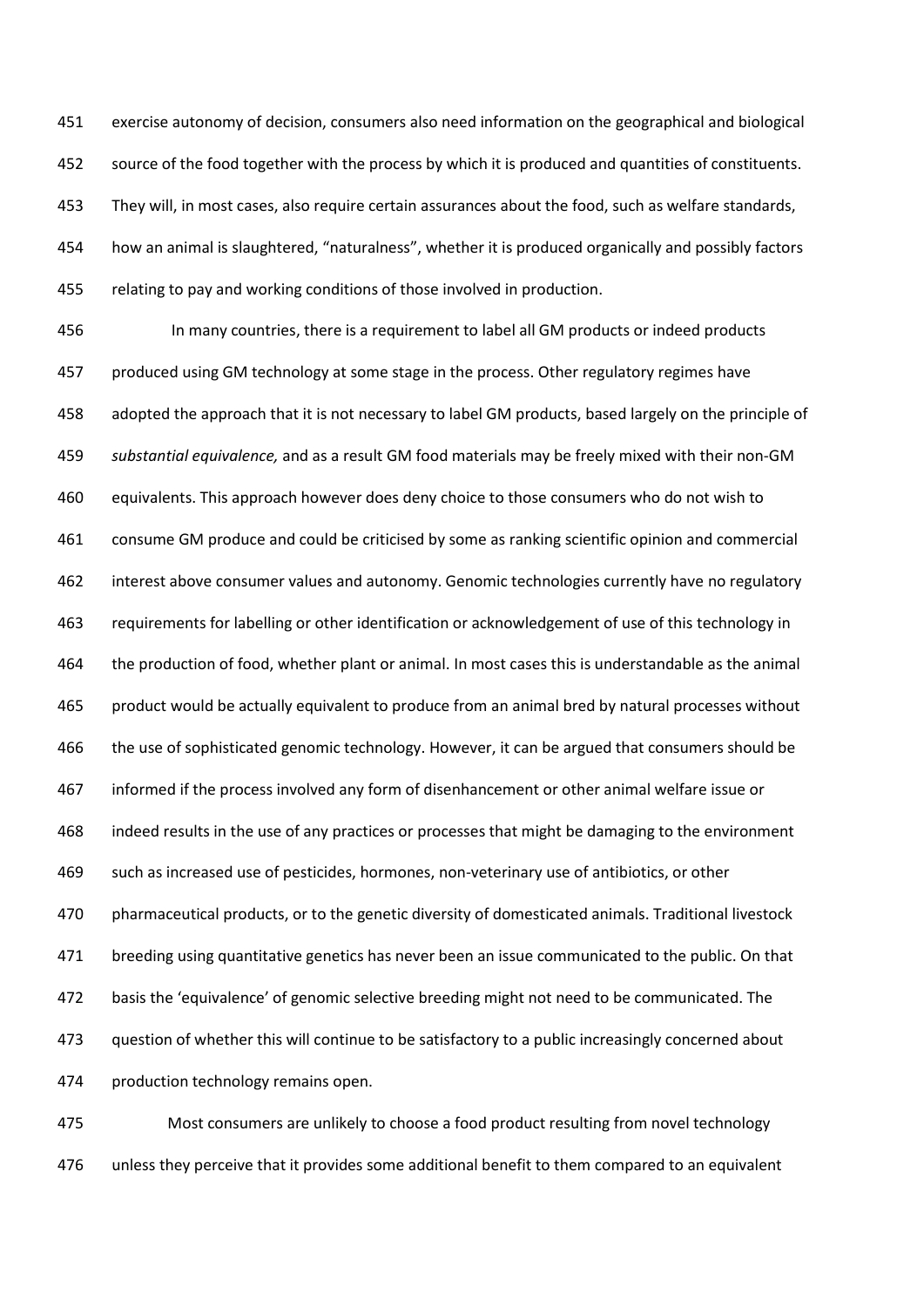"natural" product. They are even less likely to choose it if they perceive that there is any additional risk involved and are likely to be concerned if they perceive that any benefits accrue to others particularly commercial interests, while they bear any risk. Hence those seeking to introduce a new 480 technology must to enter into dialogue about consumer concerns and priorities. This may apply to novel genomic technologies, but research is needed to determine whether this is indeed a consumer priority in the area of animal production systems.

*Issues for the environment*

 Indeed the environment can be, and is, considered by many to be a system or "entity" consisting of all the interactions between all forms of life and the non-living materials that surround them. It may refer to a localised system or "ecosystem" , or be considered as encompassing all life on earth. The environment is a stable system which can be disrupted by, and will, respond to the introduction of new factors whether living or not. All life on earth interacts with, and depends upon, a stable environment such that changes to that environment which can affect its balance. Thus the ethical principles that apply to other stakeholders can also be analysed in relation to the environment, and similar regulatory controls implemented. On one hand, it is arguable that non- naturally occurring genomic technology may militate against the interests of the environment. However, in terms of societal responses to the implementation of different genomic technologies, it may be that societal stakeholders will argue that the environment is better equipped to "adapt" to 495 genomic technologies which have the potential occur naturally, as opposed to those which can only occur through human intervention. The following two cases identify some of the ethical implications identified in relation to the

 different biotechnology approaches in relation to, first, animal health and welfare and, second, feed efficiency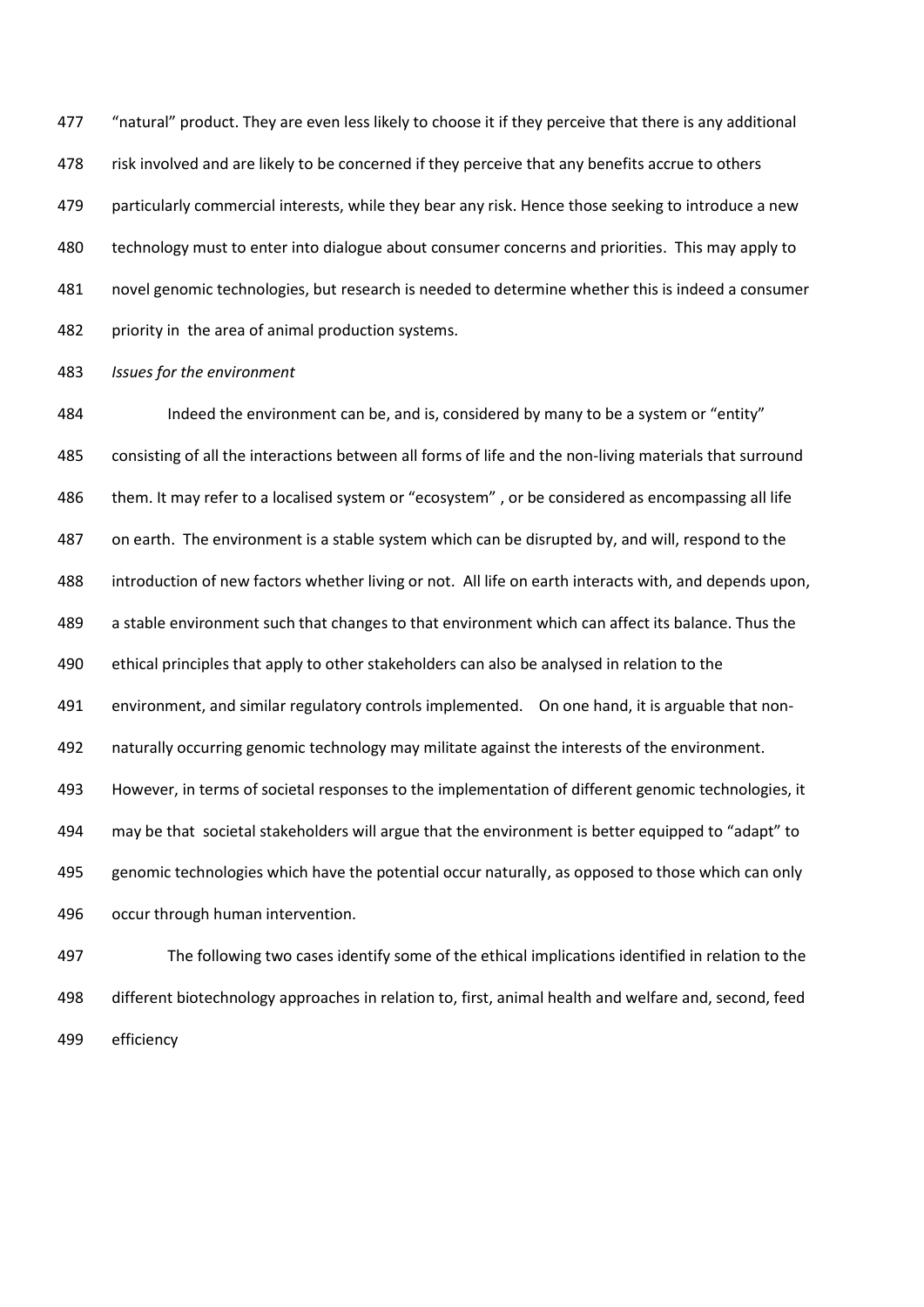*GM versus genomic selection of pigs to improve health and welfare through improved disease resistance<sup>4</sup> .*

**.** 

 The ethical aspects of GM *versus* genomic selection in pigs for improving health and welfare through improved disease resistance need to take into account the motivation of scientists, breeders and primary producers for seeking to improve porcine health and welfare. A question arises as to whether the objective is to improve productivity by reducing disease incidence, suffering and stress in the animals, or to enhance the quality of life of the animal and farmers or both. The perspective on the moral status of the animals concerned will affect how the risks, benefits and ethical concerns associated with each technology are balanced.

 Other GM approaches which involve manipulation or alteration of genes may enable the development of new lines which are more productive, able to digest lower quality foods without adverse effects, resistant to common pests and diseases, or have specific genetic disorders or predispositions removed entirely from the genome. However GM technology still carries considerable risks in that the process of insertion of genes is not perfect and the outcome often uncertain (as demonstrated by the case of the Beltsville pigs in the US in 1985), which can result in further adverse welfare issues for the animal as well as incurring additional costs (Christiansen & Sandoe, 2000; Pascalev, 2006). The impact of alteration of the gene pool through removal or addition of specific genes also has to be considered as a sustainability issue. The commercial viability of GM animals in the food chain is also questionable as there is considerable evidence that even some consumers that accept GM technology in plants still have concerns of morality or

 $<sup>4</sup>$  An example research project is the Application of genomics to improve swine health and welfare project</sup> (http://www.swineimprovement.com/). The international project aimed at identifying genes related to disease susceptibility for two major global diseases in pigs has numerous objectives such as the potential for reducing antibiotic use in pigs, enhanced quality of pig life through disease resistance and reduced emotional and economic costs for producers. The possibilities for identifying the specific combinations of genes that identify disease susceptibility are limited, due to complexity and issues related to heritability. In this project an international multidisciplinary consortium of researchers is attempting to combine information and analytical tools to identify specific areas of the genetic code to focus on for these diseases. As the research advances it may become possible to select animals with higher levels of disease resistance in breeding reducing the incidence of the diseases globally.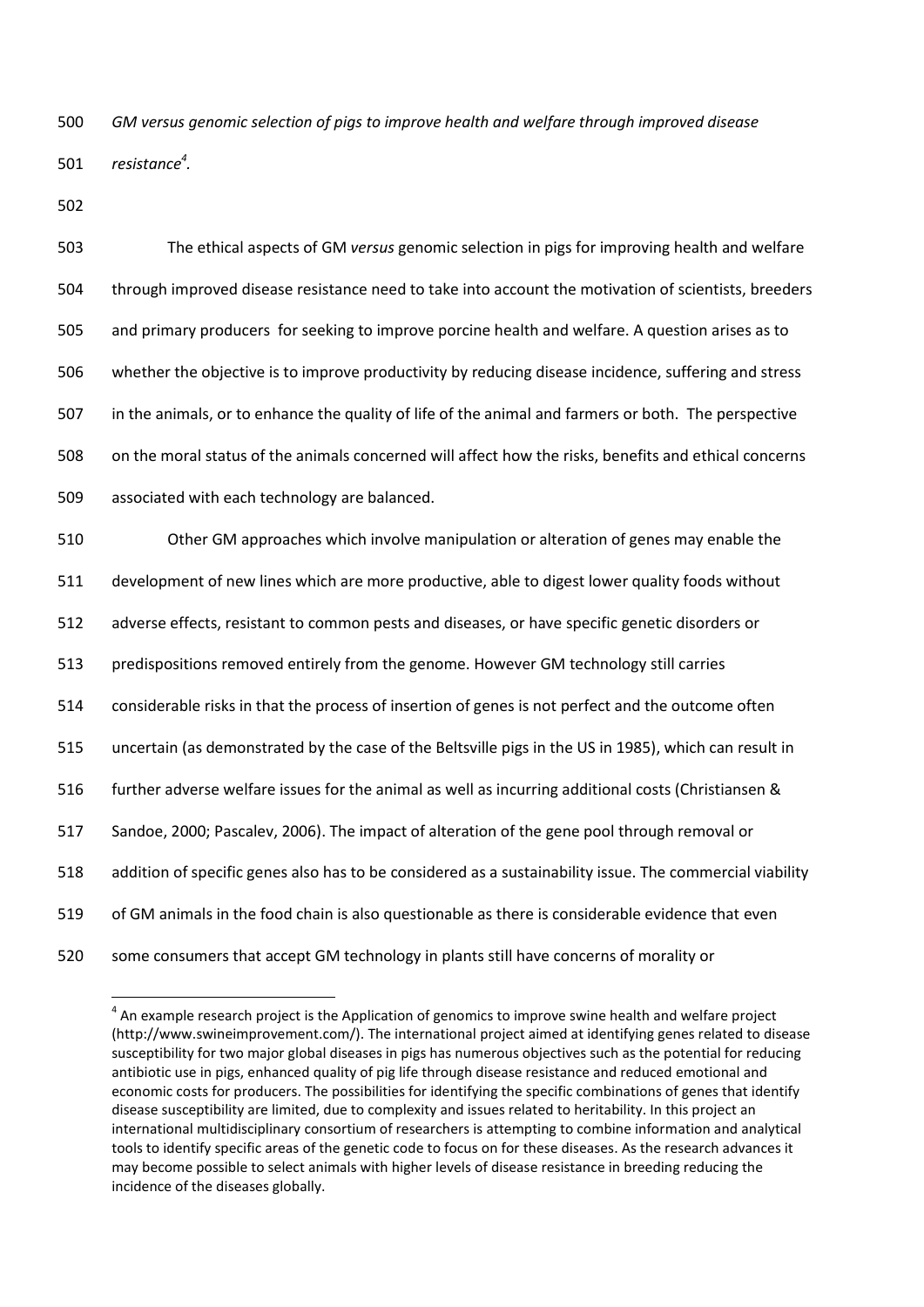unnaturalness about use of GM technologies, particularly in the food chain. Even if the technology is applied primarily to improve porcine health and welfare, it is unlikely to be acceptable to consumers if they see no benefit to themselves from the technology.

 However, genomic technologies, informed by state of the art gene sequencing and genomic analysis of gene function and interaction, can use natural breeding processes and selection to rapidly develop better strains of pig with greater resistance to disease, reduce suffering and improve welfare (allowing artificial insemination to be considered as natural in this context). This avoids many of the actual or perceived disadvantages and uncertainties associated with GM technologies, including issues of morality, unnaturalness and sustainability. However, some current "natural" breeding programmes have resulted in negative outcomes in terms of animal welfare (e.g. breeding for productive efficiency in milk yield has resulted in reduced fertility in dairy cows (Oltenacu and Broom, 2010) and breeding programmes in poultry have resulted in musculoskeletal problems in poultry (Hocking, 2014). Therefore as use of advanced genomics is expected to rapidly speed up the process, it may be that there should be some mechanism to ensure positive animal welfare outcomes alongside development of other characteristics. As Hocking (1994) points out there is a lag between the development of breeding animals with optimal combinations of production, welfare and fitness traits and the adoption of such birds in commercial flocks, as for other livestock industries. The question of the moral status of the animal, and hence the motivation for use of genomic technology would still need to be considered. Hocking suggests the understanding of the genome of domesticated animals and the use of multiple indicators for selection possible through genomics may make the development of animals with production, welfare and fitness attributes easier than in the past when selection was based on single traits. However, it is worth noting that in domestic animals such as cats and dogs, breeding has for generations focussed on producing animals with characteristics which humans find pleasing, even when this results in breeds which have increased susceptibility to serious health issues. A greater awareness of the moral status of the animal for its own sake might therefore come to have implications beyond agriculture.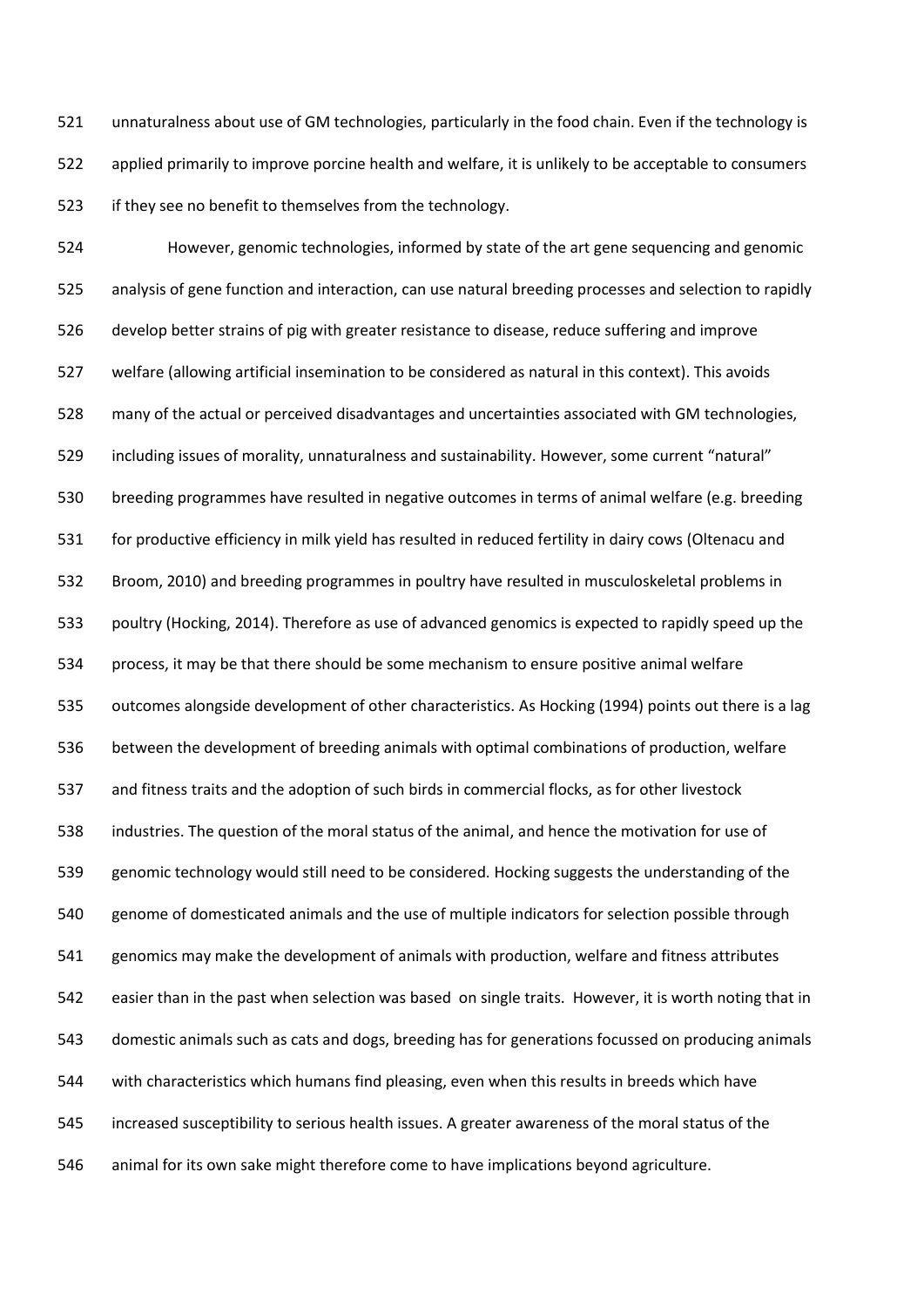*Production efficiency and improved food security: GM versus genomic selection of cattle for feed efficiency <sup>5</sup> .* 

 As in the previous example, consideration has first to be given to the moral status of the animals (cattle in this case). Here the objective is overtly about increasing production efficiency and the wider aim of improving food security. Hence a more utilitarian approach might be taken as ethical justification for altering the genome of the cattle in this case, as the outcome, even if it results in little health and welfare benefit for the cattle themselves, could be considered to not only provide greater profitability for the food industry through animals increasing in muscle mass and less fat and/or utilising lower quality feed more efficiently, better quality food for the consumer and greater food security for human society. It could therefore be argued that the overall net benefit is a greater good, even if there are less positive consequences for the cattle themselves in terms of animal health and welfare. So although GM technologies may involve higher costs and also carry greater risks both to the animals and in terms of gene pool sustainability, they might be considered as being appropriate in this case if the overall benefits are sufficient. However, as the overriding objective is to increase the quantity and possibly quality of meat entering the food chain, attempting to do this through the application of GM technologies would be completely negated unless consumer perceptions of unnaturalness and the idea of interfering with nature are allayed. A crucial factor in this would be for consumers to be able to identify clear and substantial societal and preferably personal, benefits in consuming food from GM animals and to be enabled to choose whether or not to consume GM food.

 5 An example research project is " Whole genome selection though genome imputation of beef cattle". [\(http://www.genomecanada.ca/medias/pdf/en/whole-genome-selection.pdf\)](http://www.genomecanada.ca/medias/pdf/en/whole-genome-selection.pdf). The research involves the development of low cost tests which will allow the inferences of an entire genome from a relatively small number of genetic markers in cattle, providing breeding information at an early age. The research aims to improve production efficiency in cattle through improved feed efficiency.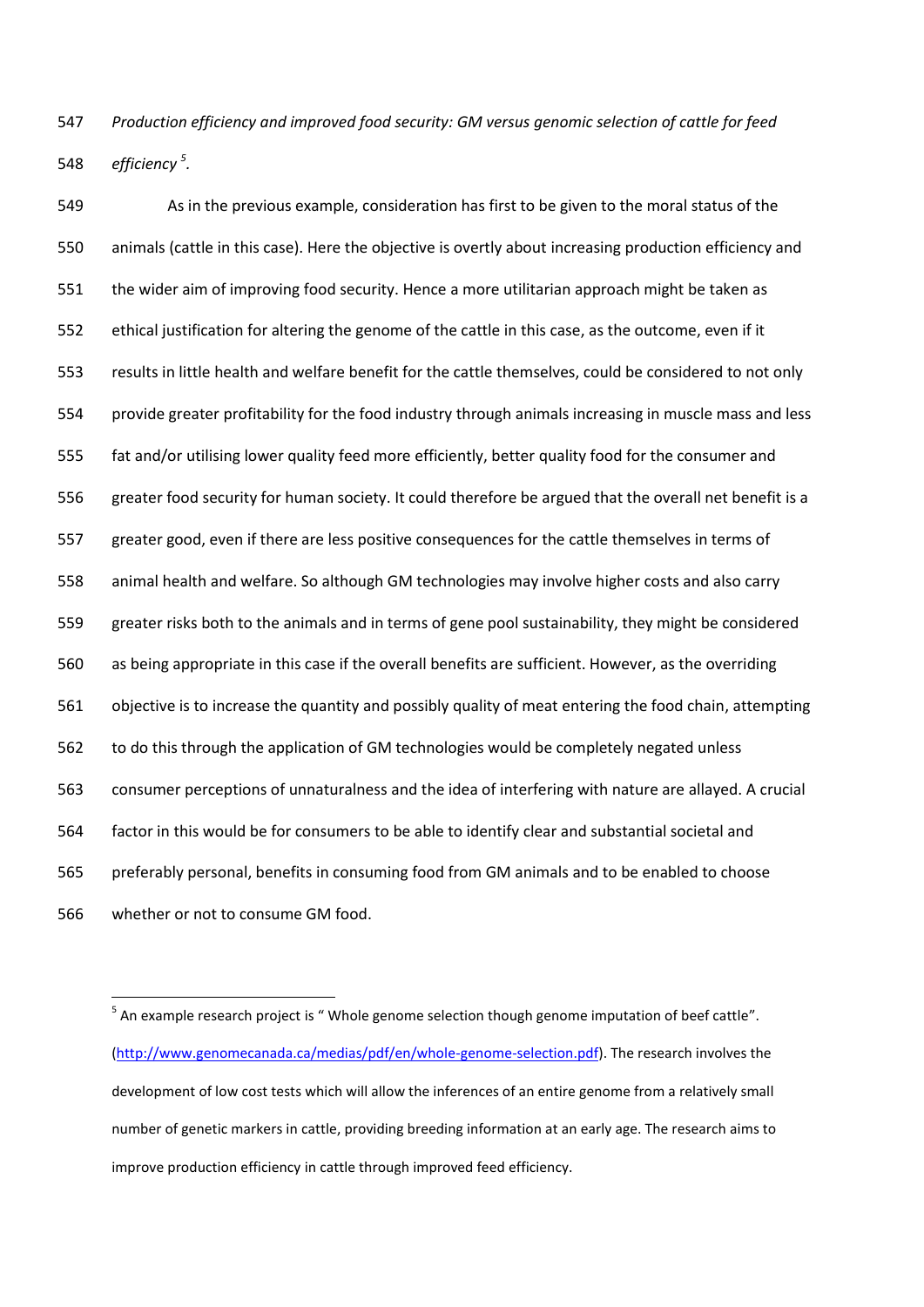567 It would still appear that the ethical case is stronger for the application of genomics to improve production efficiency and food security, particularly if it is found that public concerns about unnaturalness do not apply to this technology as they do to GM. The risk issues to the animals would also appear to be less, and issues of gene pool sustainability are avoided. However, as for the previous case, some safeguards need to be in place to prevent adverse animal welfare effect and promote positive outcomes. There would then appear to be a better balance of risks and benefit between producers, consumers and the animals themselves. So a utilitarian ethical analysis might conclude that the net benefit of improving production efficiency and food security is greater using genomic technology than it would be using GM, assuming the same benefits can be delivered.

#### CONCLUSIONS

577 It is evident that increasing concerns over food security and animal welfare require solutions that improve production efficiency and also address issues of animal health and welfare within the human food chain. Gene technologies have developed to the point where they have the possibility to provide solutions. Important considerations that have to be taken into account are those of effective assessment of risks (to human health, animal health and welfare, the environment and economic viability), public acceptability and perceptions including moral values, as well as an awareness of the ethical basis of our treatment and usage of animals in the food chain. Research has indicated that while there is little evidence that food derived from GM animals would provide any additional risks to human health, there are still significant unknowns as well as potential risks to the health and well-being of the animals involved. In addition, there remains considerable consumer unease about the application of GM technology to animals used in the human food chain. There are, however, very few studies carried out on stakeholder (including consumer) attitudes regarding the application of genomics to animal production in the human food chain and it may be that this technology is perceived as no more than an extension of traditional breeding techniques. While this is an area which needs more research, it would appear from this study that genomics, because it avoids many of the disadvantages and consumer perceptions associated with GM, is likely to prove a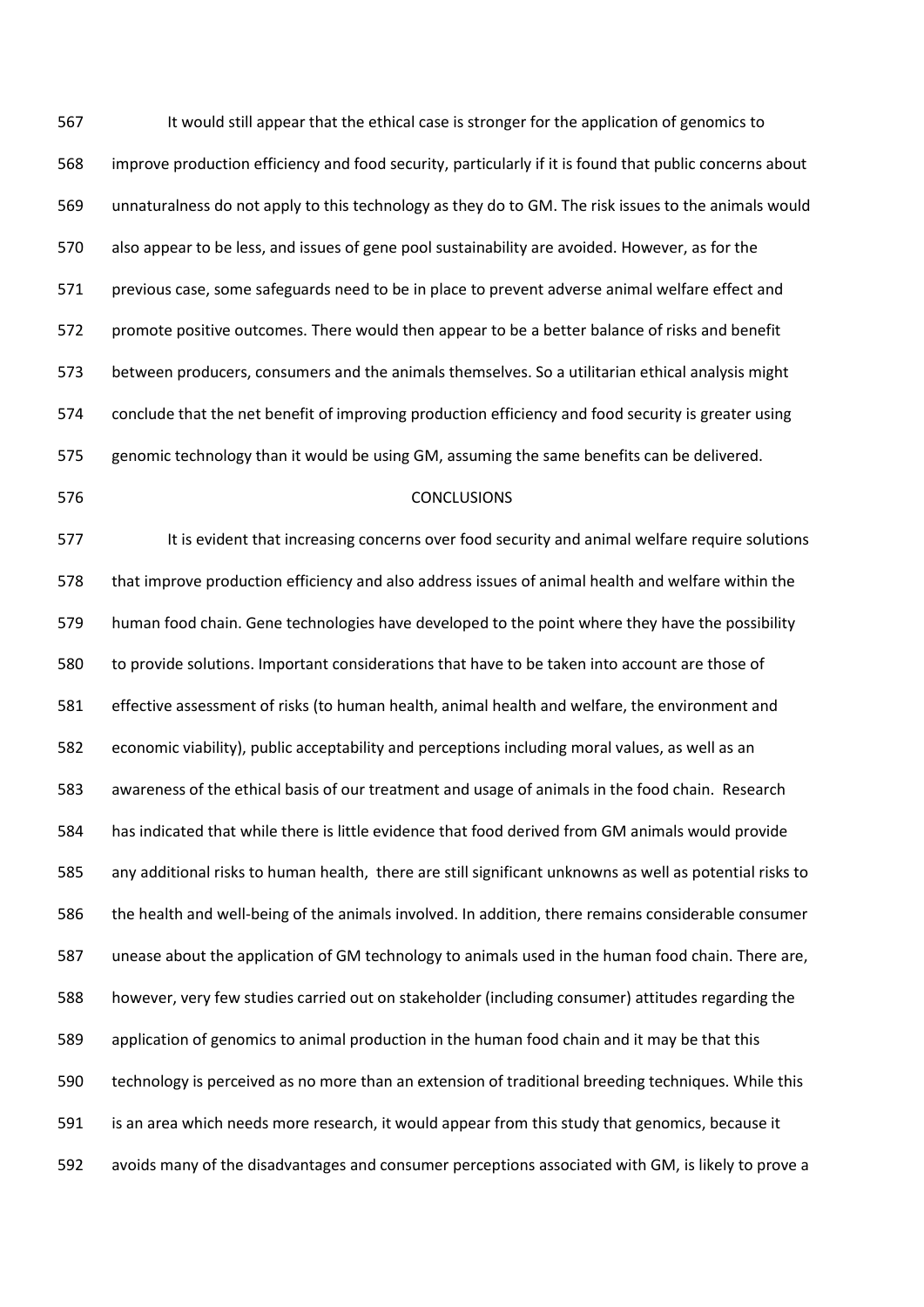more publicly acceptable route than is GM for the development of healthier and more productive animals. It is also important that all stakeholders in the use of animals in the food chain have a better understanding not only of how they address the ethical issues that apply to their own area of activity but are also aware of those affecting other stakeholders. They also need to have an approach to the moral status of the animals involved that finds credibility and acceptability with civil society.

## REFERENCES

- Berry, D. P., Wall, E., & Pryce, J. E. (2014). Genetics and genomics of reproductive performance in dairy and beef cattle. *Animal*, 8(s1), 105-121.
- Blokhuis, H. J., Jones, R. B., Geers, R., Miele, M., & Veissier, I. (2003). Measuring and monitoring
- animal welfare: transparency in the food product quality chain. Animal Welfare, 12(4), 445-455.
- Boland, M. J., Rae, A. N., Vereijken, J. M., Meuwissen, M. P., Fischer, A. R., van Boekel, M. A., et al.
- (2013). The future supply of animal-derived protein for human consumption. *Trends in Food Science & Technology*, 29(1), 62-73.
- Botreau, R., Veissier, I., & Perny, P. (2009). Overall assessment of animal welfare: strategy adopted in welfare quality. *Animal Welfare*, 18(4), 363-370.
- Bredahl, L. (1999). Consumers' cognitions with regard to genetically modified foods. Results of a
- qualitative study in four countries. *Appetite*, 33(3), 343-360.
- Bremer, S. (2013). Mobilising high–quality knowledge through dialogic environmental governance: a
- comparison of approaches and their institutional settings. *International Journal of Sustainable*
- *Development*, 16(1), 66-90.
- Chao, A., Thun, M. J., Connell, C. J., McCullough, M. L., Jacobs, E. J., Flanders, W. D., et al. (2005). Meat
- consumption and risk of colorectal cancer. *JAMA: the Journal of the American Medical Association*,
- 293(2), 172-182.
- Chan, S. (2009). Should we enhance animals? Journal of Medical Ethics, 35(11), 678-683.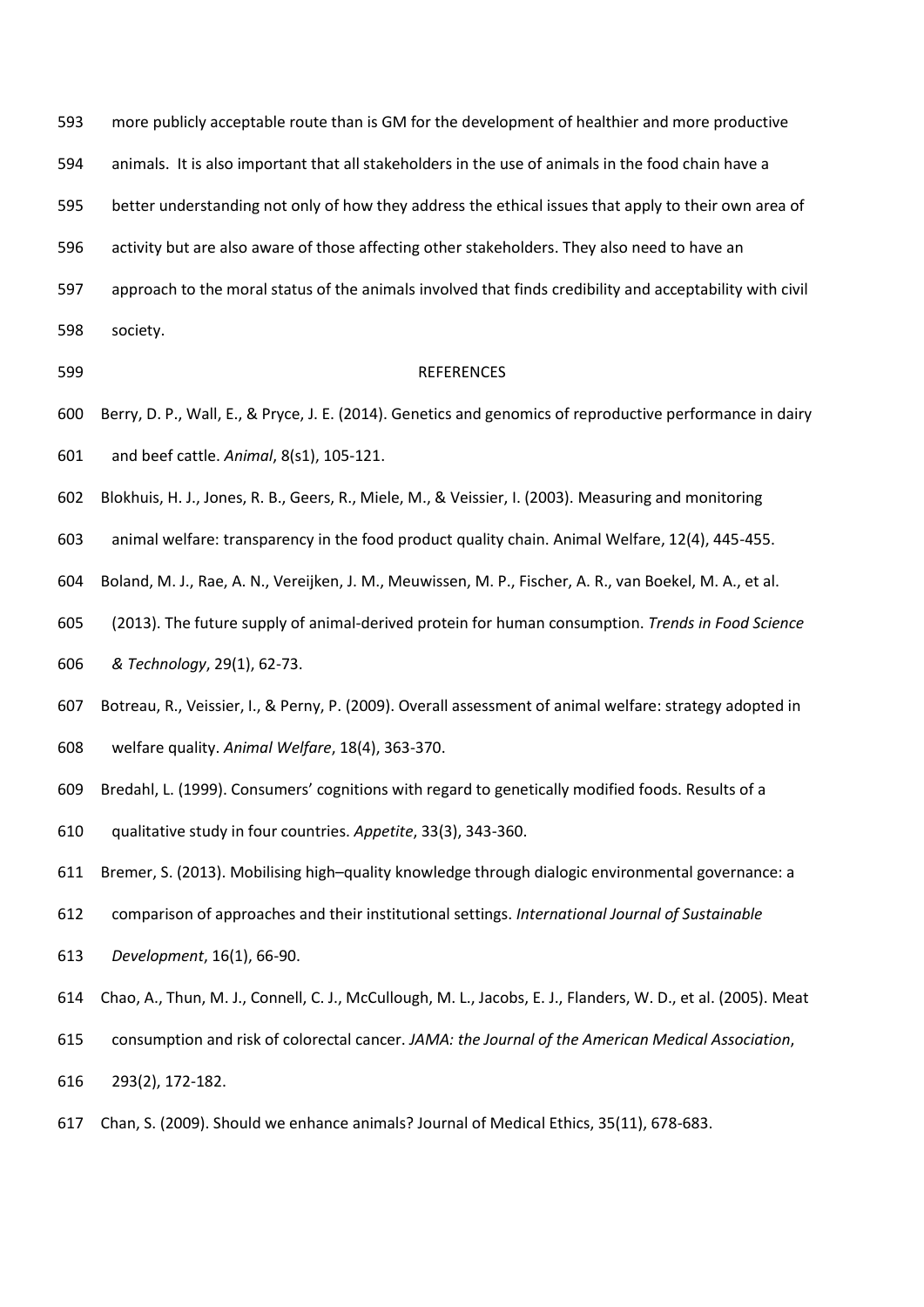- Chan, S., & Harris, J. (2011). Does a Fish Need a Bicycle? Animals and evolution in the age of
- biotechnology. *Cambridge Quarterly of Healthcare Ethics*, 20(3), 484.
- Chapotin, S. M., & Wolt, J. D. (2007). Genetically modified crops for the bioeconomy: Meeting public
- and regulatory expectations. *Transgenic Research*, 16(6), 675-688.
- Christiansen, S. B., & Sandøe, P. (2000). Bioethics: limits to the interference with life. Animal
- Reproduction Science, 60, 15-29.
- Coles, D., & Frewer, L. J. (2013). Nanotechnology applied to European food production: A review of
- ethical and regulatory issues. *Trends in Food Science & Technology*, 34(1), 32-43.
- Costa-Font, M., Gil, J.M. & Traill, W.B. (2008). Consumer acceptance, valuation of and attitudes
- towards genetically modified food: Review and implications for food policy. *Food Policy*, 33(2), 99-
- 111.
- Daniel, C. R., Cross, A. J., Koebnick, C., & Sinha, R. (2011). Trends in meat consumption in the USA. *Public Health Nutrition,* 14(4), 575-583.
- Ericksen, P. (2014). Vulnerability of food security to global change. In Freedman, B. (Ed.), *Global*
- *Environmental Change*, (pp. 677-680). Dordrecht: Springer.
- Ferrari A. (2012). Animal disenhancement for animal welfare: The apparent philosophical conundrums
- and the real exploitation of animals. A response to Thompson and Palmer. *NanoEthics*, 6(1), 65-76.
- Fiester A. (2008). Justifying a presumption of restraint in animal biotechnology research. American
- *Journal of Bioethics*, 8(6), 36-44.
- Food and Agricultural Organization (FAO). (1996). *Rome Declaration and World Food Summit Plan of*
- *Action*. Rome, Italy. Food and Agricultural Organization. Available at:
- http://www.fao.org/docrep/003/X8346E/x8346e02.htm#P1-10.accessed 1st September 2013.
- Fraser, D. (2008). Welfare standards associated with intensive production systems being introduced to
- meet increased demand. *Applied Animal Behaviour Science*, 113 (4), 330-339.
- Frewer, L.J., Coles, D., Houdebine, L.M., & Kleter. G.A. (2014). Attitudes towards genetically modified
- animals in food production. *British Food Journal*, 116 (8), 1291-1313.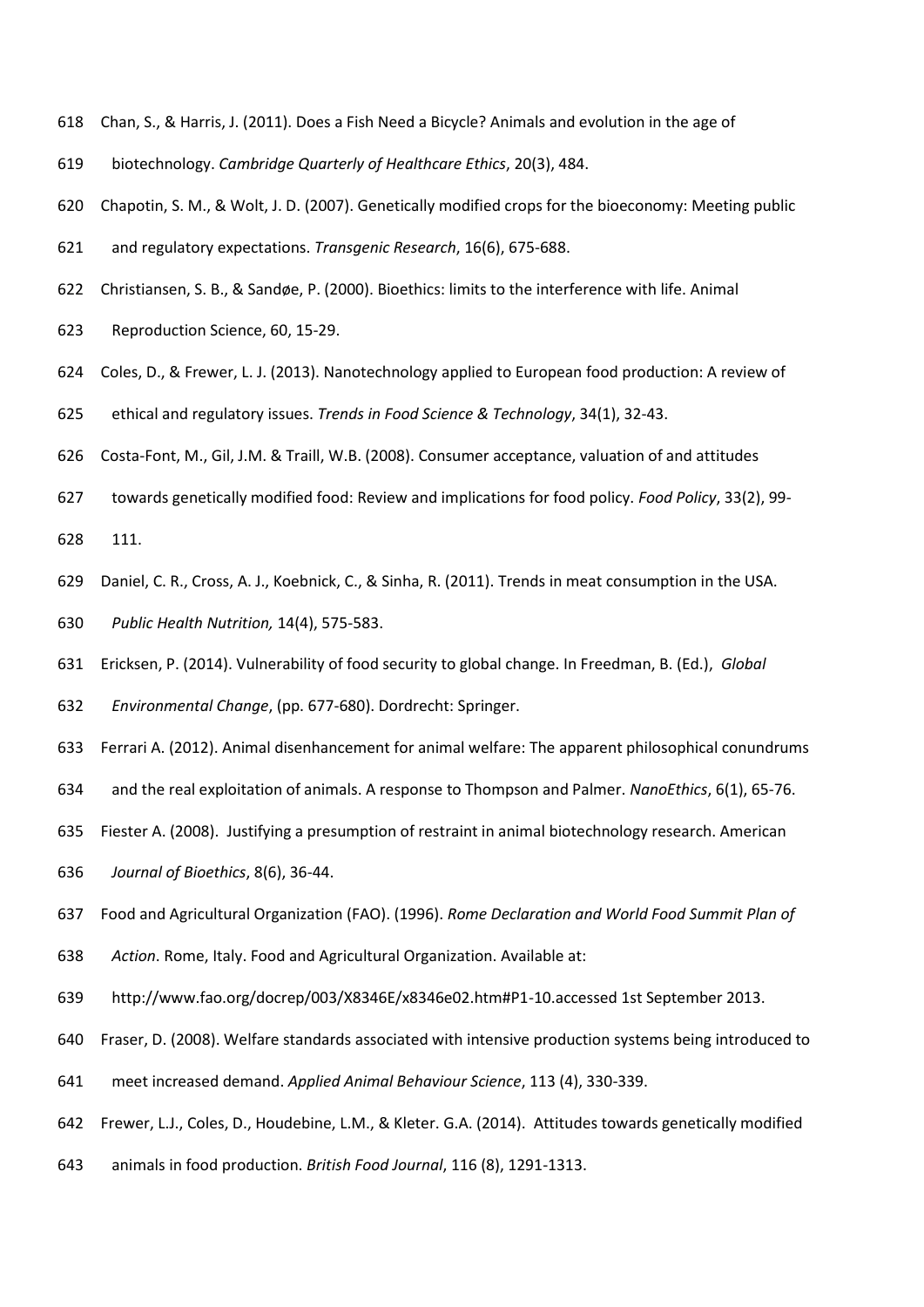- Frewer, L.J., Kleter , G.A., Brennan, M., Coles, D., Fischer, A.R.H. Houdebine , et al. (2013b).
- Genetically modified animals from life-science, socio-economic and ethical perspectives: Examining
- issues in an EU policy context. *New Biotechnology*, 30(5), 447–460.
- Frewer, L. J., van der Lans, I. A., Fischer, A. R., Reinders, M. J., Menozzi, D., Zhang, X et al. (2013a).
- Public perceptions of agri-food applications of genetic modification (GM). A systematic review and
- meta-analysis. *Trends in Food Science & Technology*, 30(2), 142–152.
- Fuller, F., Tuan, F., & Wailes, E. (2002). Rising demand for meat: Who will feed China's hogs?*China's*
- *Food and Agricultural: Issues for the 21st Century* (pp. 17-19). Washington: USDA.
- Gao, Y. U., Zhang, R., Hu, X., & Li, N. (2007). Application of genomic technologies to the improvement
- of meat quality of farm animals. *Meat Science*, 77(1), 36-45.
- Godfray, H. C. J., & Garnett, T. (2014). Food security and sustainable intensification. *Philosophical*
- *Transactions of the Royal Society B: Biological Sciences*, 369(1639), 2012-0273.
- Godfray, H. C. J., Beddington, J. R., Crute, I. R., Haddad, L., Lawrence, D., Muir, J. F., et al. (2010). Food
- security: The challenge of feeding 9 billion people. *Science*, 327(5967), 812-818.
- GO-Science (2011). Foresight. *The Future of Food and Farming. Final Project Report*. London, UK: The
- Government Office for Science.
- Hocking, P. M. (1994). Assessment of the welfare of food restricted male broiler breeder poultry with
- musculoskeletal disease. *Research in Veterinary Science*, 57(1), 28-34.
- Hubbard, C. & Scott, K. (2011). Do farmers and scientists differ in their understanding and assessment
- of farm animal welfare? *Animal Welfare*, 20 (1), 79-87.
- Kaiser, M. (2005). Assessing ethics and animal welfare in animal biotechnology for farm production.
- *Revue Scientifique Et Technique-Office International Des Epizooties*, 24(1), 75.
- Kaiser, M., Millar, K., Thorstensen, E., & Tomkins, S. (2007). Developing the ethical matrix as a decision
- support framework: GM fish as a case study. *Journal of Agricultural and Environmental Ethics*, 20(1),
- 65-80.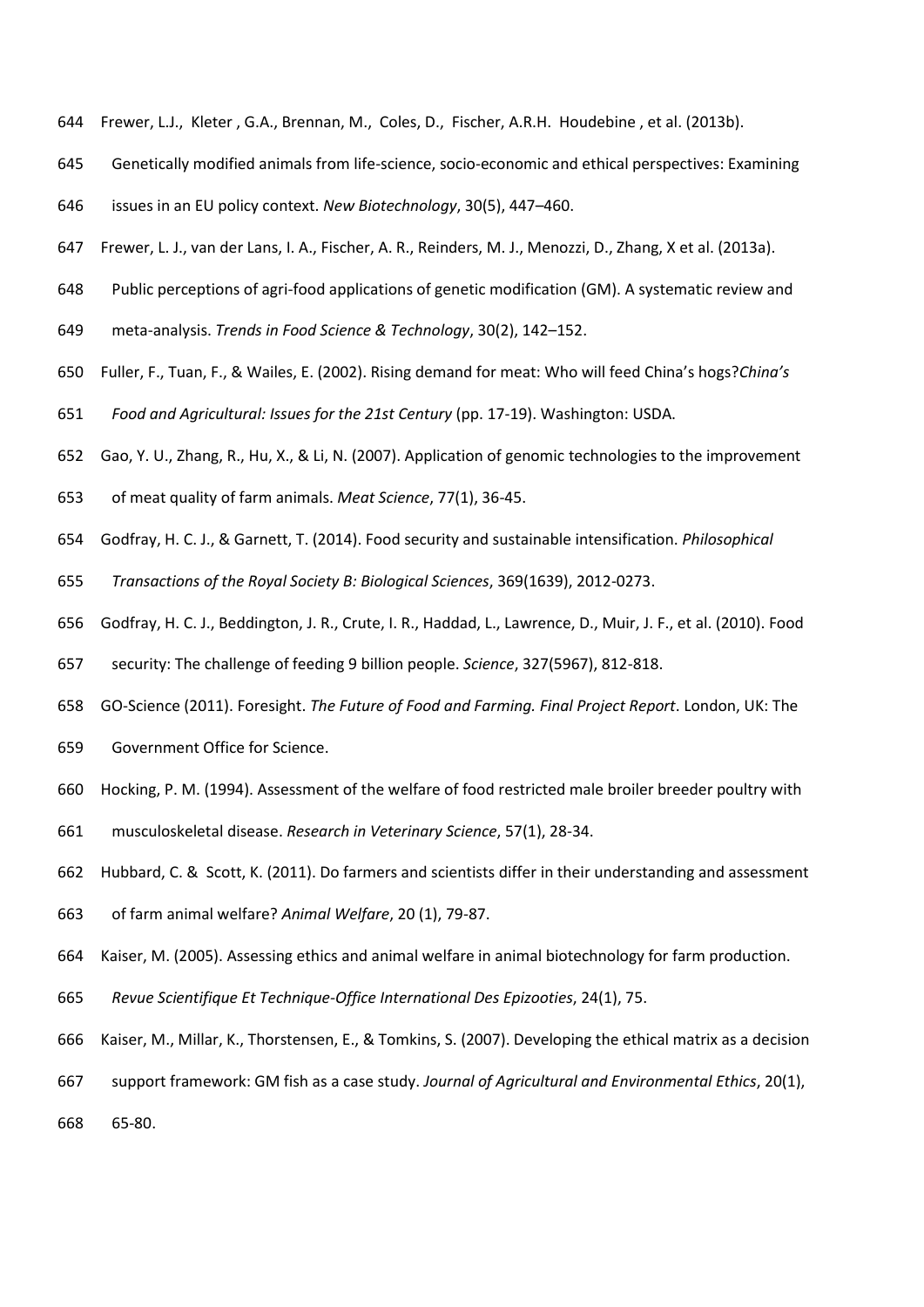- Kim, K. S., Larsen, N., Short, T., Plastow, G., & Rothschild, M. F. (2000). A missense variant of the
- porcine melanocortin-4 receptor (MC4R) gene is associated with fatness, growth, and feed intake

traits. *Mammalian Genome*, 11(2), 131-135.

- Kunzmann, P. (2010). Biotechnology, battery farming and animal dignity. In Gottwald, F.T. (Ed.), *Food*
- *Ethics* (pp. 101-116). New York: Springer.
- Laible, G., & Alonso‐González, L. (2009). Gene targeting from laboratory to livestock: Current status
- and emerging concepts. *Biotechnology Journal*, 4(9), 1278-1292.
- Lassen, J., Gjerris, M., & Sandøe, P. (2006). After Dolly—ethical limits to the use of biotechnology on
- farm animals. *Theriogenology*, 65(5), 992-1004.
- Lutsey, P. L., Steffen, L. M., & Stevens, J. (2008). Dietary intake and the development of the metabolic
- syndrome. The atherosclerosis risk in communities study. *Circulation*, 117(6), 754-761.
- Marris, C. (2001). Public views on GMOs: deconstructing the myths. *EMBO reports,* 2(7), 545.
- Macnaughten, P. (2004). Animals in their nature. A case study on public attitudes to animals, GM and
- 'nature'. *Sociology*, 38(3), 533-551.
- Menozzi D, Mora C, & Merigo A. (2012). Genetically modified salmon for dinner? Transgenic salmon
- marketing scenarios. *AgBioForum*, 15(3): 276-293
- Mepham, B. (2000). A framework for the ethical analysis of novel foods: the ethical matrix. *Journal of*
- *Agricultural and Environmental Ethics*, 12(2), 165-176.
- Mora, C., Menozzi, D., Kleter, G., Aramyan, L. H., Valeeva, N. I., & Reddy, G. P. (2012). Factors affecting
- the adoption of genetically modified animals in the food and pharmaceutical chains. *Bio-based and*
- *Applied Economics*, 1(3), 313-329.
- Novoselova, T. A., Meuwissen, M. P., & Huirne, R. (2007). Adoption of GM technology in livestock
- production chains: an integrating framework. *Trends in Food Science & Technology*, 18(4), 175-188.
- Oltenacu, P. A., & Broom, D. M. (2010). The impact of genetic selection for increased milk yield on the
- welfare of dairy cows*. Animal Welfare*, 19(supplement 1), 39-49.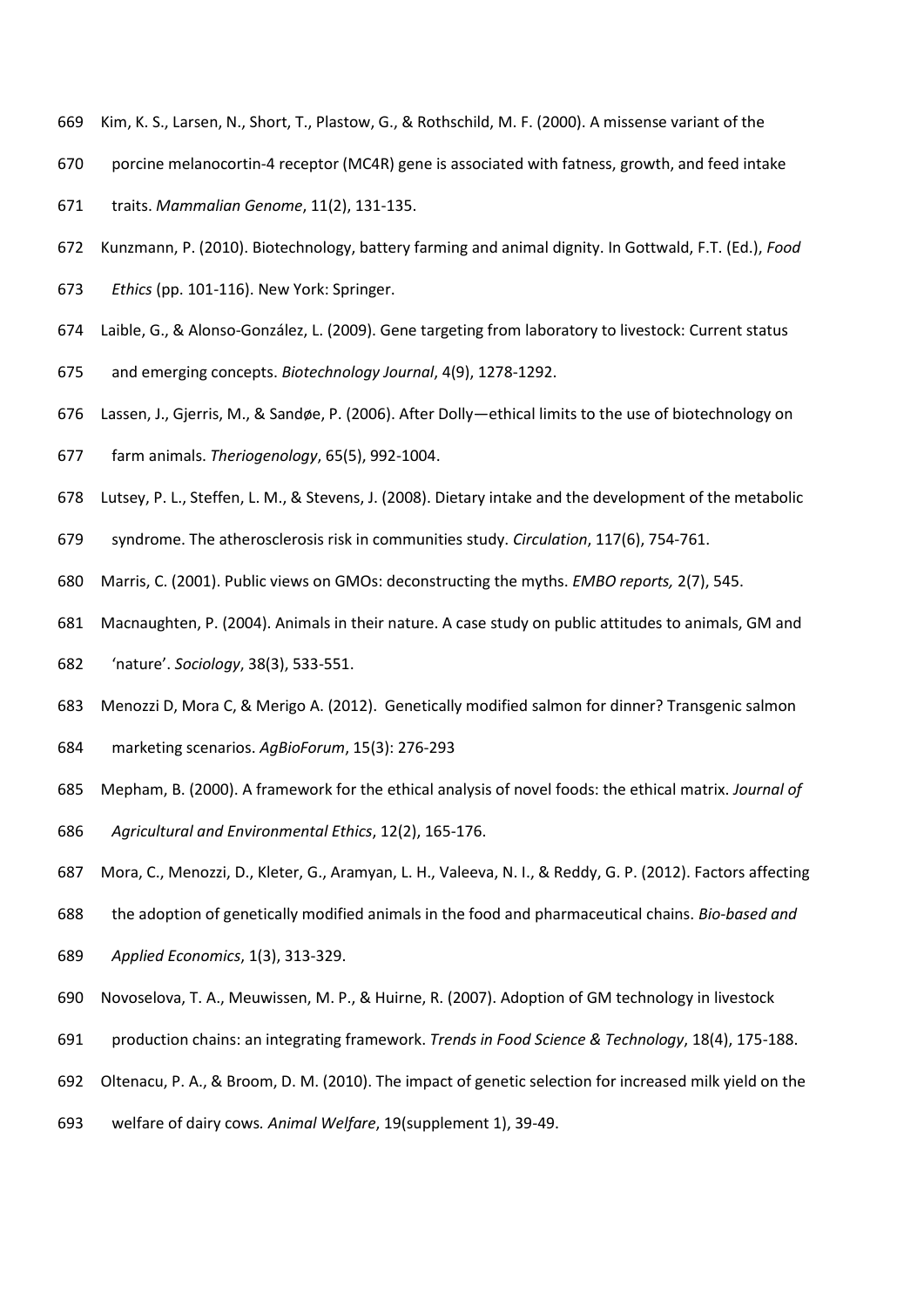- Palmer C., (2011). Animal disenhancement and the non-identity problem: A response to Thompson.
- *NanoEthics* , 5(1) 43-48.
- Pascalev, A.K., (2006). We and they: Animal welfare in the era of advanced agricultural biotechnology. *Livestock Science*, 103 (3), 208-220.
- Popkin, B. M., Adair, L. S., & Ng, S. W. (2012). Global nutrition transition and the pandemic of obesity
- in developing countries. *Nutrition Reviews*, 70(1), 3-21.
- Rothschild, M. F. (2004). Porcine genomics delivers new tools and results: this little piggy did more
- than just go to market. *Genetical Research*, 83(1), 1-6.
- Rothschild, M. F., & Plastow, G. S. (2008). Impact of genomics on animal agriculture and opportunities
- for animal health. *Trends in Biotechnology*, 26(1), 21-25.Schenk, M.F., Marinus, P. van der Maas, M.,
- Smulders, J.M., Gilissen, L.J.W.J., Fischer, A.R.H., et al. (2011). Consumer attitudes towards
- hypoallergenic apples that alleviate mild apple allergy. Food *Quality and Preference*, 22(1) 83-91.
- Scott, M.E., Nolan, A. & Fitzpatrick, J.L. (2001). Conceptual and methodological issues related to
- welfare assessment: a framework for measurement. *Acta Agriculturae Scandinavica*, 30 (Section A,
- Animal Science Supplement), 5-10.
- Siebert, R., Toogood, M.D., & Knierim, A., (2006). Factors affecting European farmers' participation in
- biodiversity policies. Sociologia Ruralis, 46, 318-340.
- Swinburn, B.A., Sacks, G., Hall, K.D., McPherson, K., Finegood, D.T., Moodie, M.L. et al. (2011). The
- 712 global obesity pandemic: shaped by global drivers and local environments. The Lancet, 378, (9793), , 804-814.
- Tenbült, P., de Vries, N. K., Dreezens, E., & Martijn, C. (2005). Perceived naturalness and acceptance of genetically modified food. Appetite, 45(1), 47-50
- Thompson P. (2008). The opposite of human enhancement: Nanotechnology and the blind chicken
- problem. Nanoethics, 2, (3), 305-316.